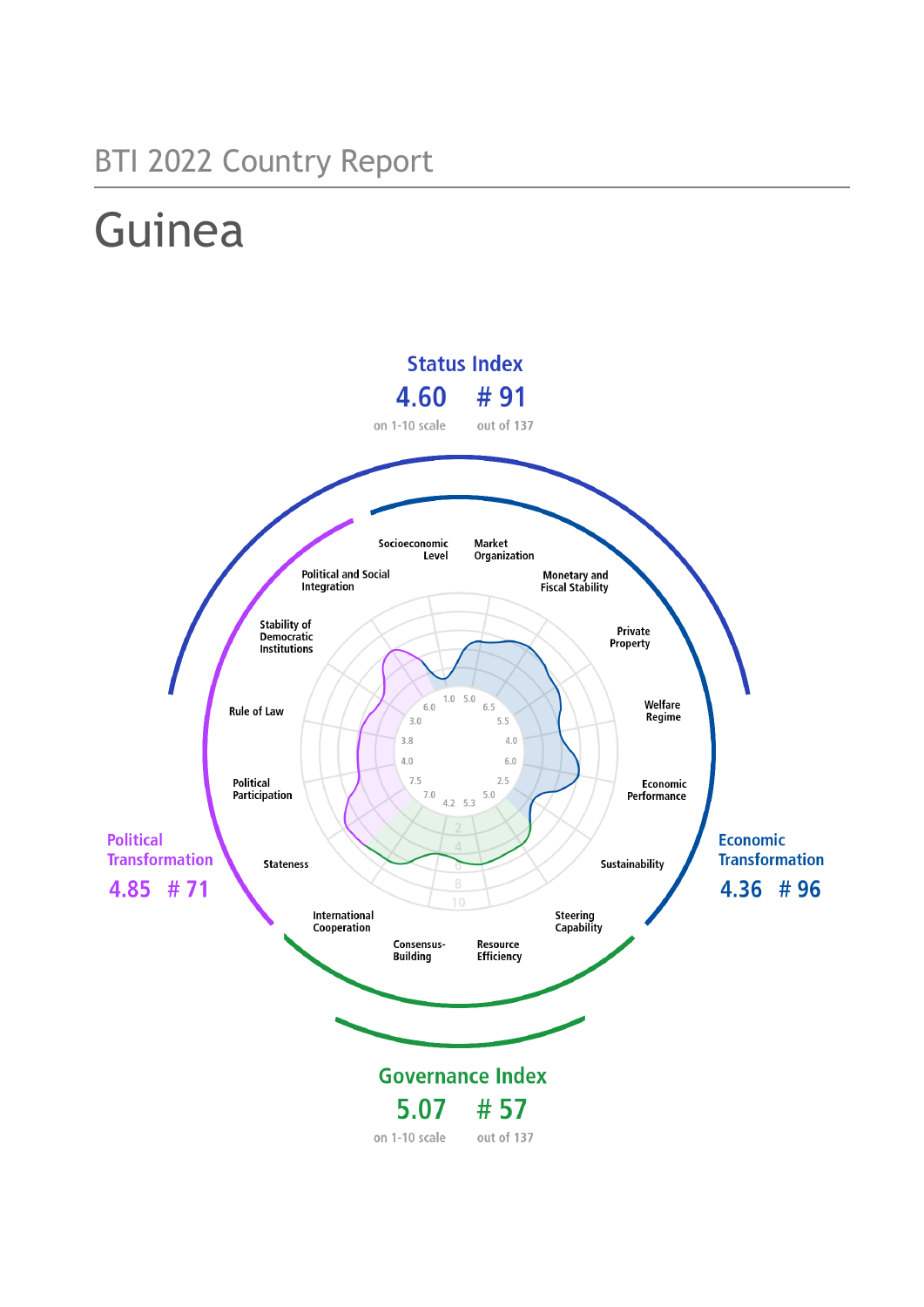This report is part of the **Bertelsmann Stiftung's Transformation Index (BTI) 2022**. It covers the period from February 1, 2019 to January 31, 2021. The BTI assesses the transformation toward democracy and a market economy as well as the quality of governance in 137 countries. More on the BTI at [https://www.bti-project.org.](http://www.bti-project.org/)

Please cite as follows: Bertelsmann Stiftung, BTI 2022 Country Report — Guinea. Gütersloh: Bertelsmann Stiftung, 2022.

This work is licensed under a **Creative Commons Attribution 4.0 International License**.

#### **Contact**

Bertelsmann Stiftung Carl-Bertelsmann-Strasse 256 33111 Gütersloh Germany

**Sabine Donner** Phone +49 5241 81 81501 sabine.donner@bertelsmann-stiftung.de

**Hauke Hartmann** Phone +49 5241 81 81389 hauke.hartmann@bertelsmann-stiftung.de

**Claudia Härterich** Phone +49 5241 81 81263 claudia.haerterich@bertelsmann-stiftung.de

#### **Sabine Steinkamp** Phone +49 5241 81 81507 sabine.steinkamp@bertelsmann-stiftung.de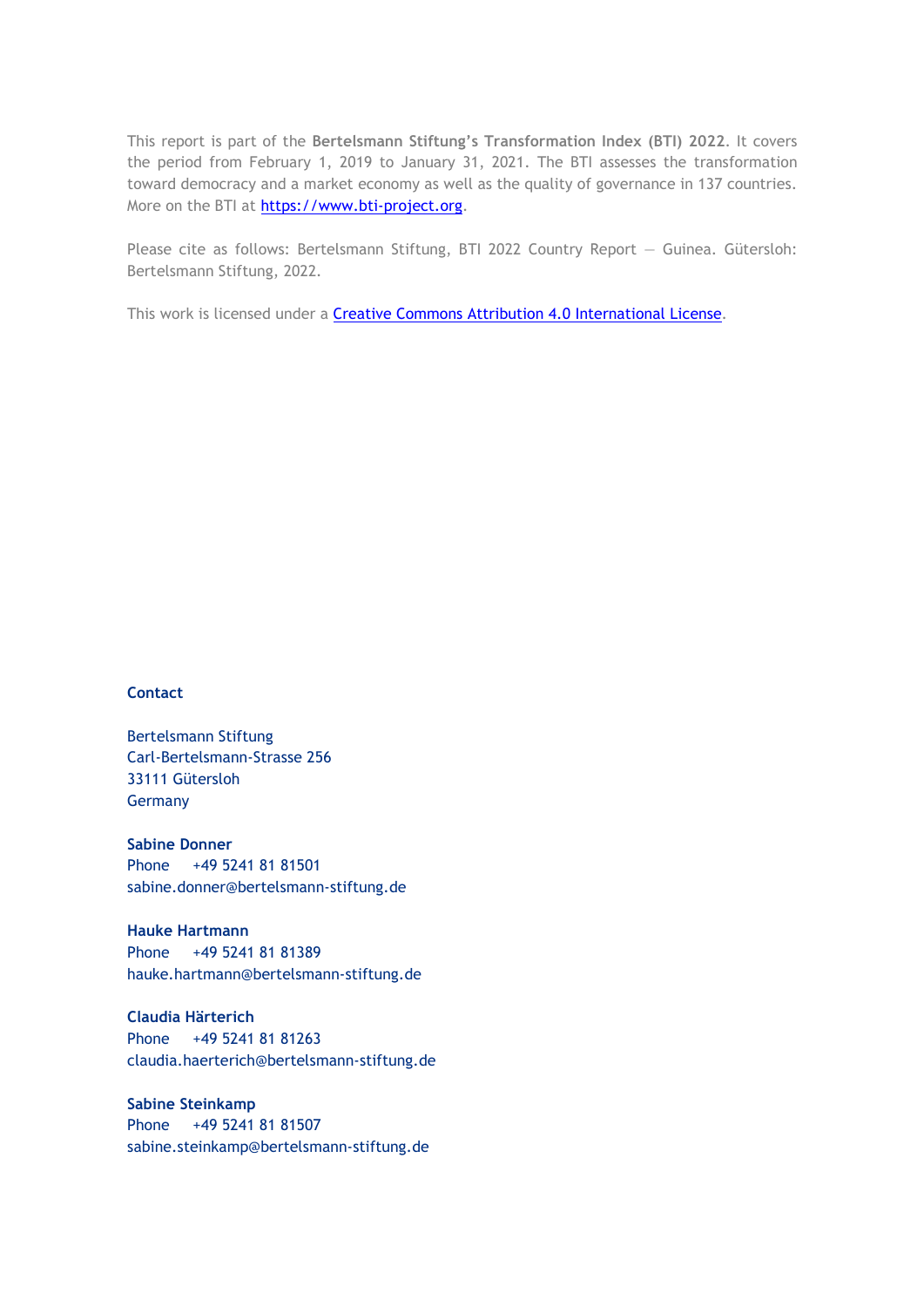#### **Key Indicators**

| Population               | M      | 13.1 | HDI.                           | 0.477          | GDP p.c., PPP $\ S$          | 2817 |
|--------------------------|--------|------|--------------------------------|----------------|------------------------------|------|
| Pop. growth <sup>1</sup> | % p.a. | 2.8  | HDI rank of 189                | 178            | Gini Index                   | 33.7 |
| Life expectancy          | vears  | 61.6 | UN Education Index             | 0.354          | Poverty <sup>3</sup><br>$\%$ | 70.9 |
| Urban population %       |        | 36.9 | Gender inequality <sup>2</sup> | $\blacksquare$ | Aid per capita $\sqrt{5}$    | 45.5 |
|                          |        |      |                                |                |                              |      |

Sources (as of December 2021): The World Bank, World Development Indicators 2021 | UNDP, Human Development Report 2020. Footnotes: (1) Average annual growth rate. (2) Gender Inequality Index (GII). (3) Percentage of population living on less than \$3.20 a day at 2011 international prices.

## Executive Summary

After Guinea made progress in recent years in a number of respects, the period under review is marked by major setbacks. In 2019, it became clear that President Alpha Condé wanted to seek a third term in office, for which a constitutional reform was required. Civil society organizations and opposition parties formed the National Front for the Defense of the Constitution (le Front national de la défense de la Constitution, FNDC), which organized anti-government protests. From October 2019 onwards, the country experienced numerous clashes between supporters of different parties or between supporters and security forces. Human rights organizations reported that protesters regularly threw stones and other projectiles, and the security forces in riot gear fired tear gas and, at times, live bullets. Furthermore, authorities arrested and imprisoned members of the opposition and civil society organizations. The Guinean government did not investigate deaths and alleged abuses connected with those clashes.

In March 2020, the constitutional referendum and legislative elections took place simultaneously. The two main opposition parties – the Union of Democratic Forces of Guinea (Union des forces démocratiques de Guinée, UFDG) and the Union of Republican Forces (Union des Forces Républicaines, UFR) – boycotted the legislative elections and thus President Condé's Rally of the Guinean People (Rassemblement du peuple de Guinée, RPG) won a majority, securing 79 of the 114 seats in parliament. The constitutional referendum was accepted with a large majority, consequently resetting Alpha Condé's term counter to zero and allowing him to run for a third mandate. In the presidential elections in October 2020, Alpha Condé won 59.5% of the votes, and Cellou Dalein Diallo (UFDG) came in second with 33.5%. The electoral commissioners, however, denounced massive fraud and called for the election's (partial) repetition.

Overall, the division between those supporting the government (RPG) and those in favor of the opposition (UFDG, UFR) is growing and political violence has increased. The winning party tightened its control over the machinery for distributing the national wealth to themselves and their supporters. Corruption and nepotism in all sectors remain endemic. At the same time, the armed forces have lost part of their political character and civilian control is firmer than it had been.

The government increased macroeconomic stability even though Guinea's debt rose again in 2019. Since President Condé's accession to power, Guinea has intensified its international relations with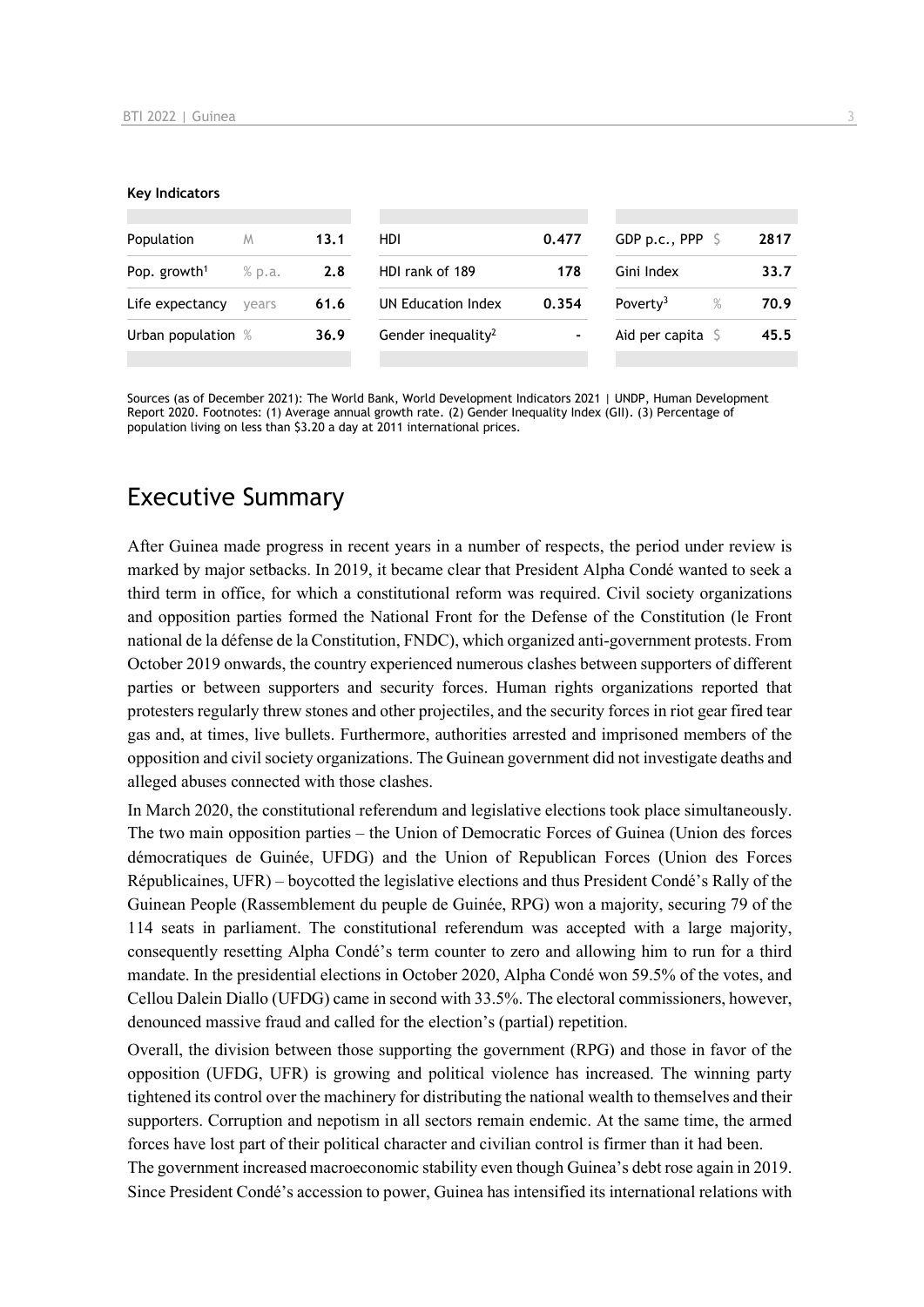a variety of countries. Since the mid-2010, China invested in various infrastructural projects in Guinea, for example in the building of a massive hydroelectric dam. The natural resource economy, especially the production of bauxite, is still booming and economic diversification is underway. However, the investments in the mining sector (e.g., bauxite and gold mining) come with social and ecological costs. Revenues essentially accrue to companies and the state, and few Guineans benefit from growth. They remain poor and suffer from poor infrastructure (such as health, electricity, education, transportation). At the same time, the rapid growth of the mobile financial sector promoted financial inclusion of ordinary Guinean citizens.

Little is known about the spread of the COVID-19 pandemic and related deaths in Guinea. The authorities declared a state of emergency on March 26 (renewing it on a monthly basis) and adopted several measures to reduce the contagion of COVID-19: They banned large public gatherings, restricted travel, introduced a curfew and closed all schools. On the ground, however, the lockdown restrictions have not always been strictly followed. Civil society organizations and oppositional parties accused the government of exploiting the pandemic to silence dissident voices. In May 2020, the government started reopening the economy and in September 2020, it also lifted the capacity restriction on public transportation and reopened bars, restaurants and hotels.

## History and Characteristics of Transformation

France took an imperialistic interest in Guinea at the end of the 19th century. The colonial state nurtured the formation of an indigenous class of public sector employees that became the kernel of Guinea's national movement. After World War II, a socialist trade union movement led by Ahmed Sékou Touré mobilized various social groups to demand self-government. On September 28, 1958, Guinea voted against General de Gaulle's referendum on membership in a Communauté Française that would have encompassed all of French West Africa. France severed all relations with Guinea, which declared independence on October 2, 1958, under President Sékou Touré.

As the Cold War raged, Guinea pursued a socialist vision of development in an era of transformation. Touré sought to eliminate the deficiencies of the colonial period, particularly in infrastructure and basic needs. He put much emphasis on nation-building, women's emancipation and youth empowerment. Touré also wanted to end the country's dependence on Europe and proposed the formation of a United States of Africa with Ghana and Mali. Guinea developed into a totalitarian state with strong isolationist features, but maintained relatively strong relations with the Soviet Union, the United States and West Germany. Sékou Touré's regime (first republic until 1982, second republic with a new constitution until 1984) became infamous for its torture camps, where numerous real and imagined opponents were detained and died. Guinea also became notorious worldwide for its succession of real and invented coup attempts – among them the "Coup Peulh," ascribed to a whole ethnic group. Like current President Condé, Sékou Touré was Malinké. Until Touré's death in 1984, up to one-third of the Guinean population had left the country.

After Sékou Touré's death, the military seized power under Colonel Lansana Conté. With the end of the Cold War, a new multiparty constitution (third republic) was introduced in 1991 with a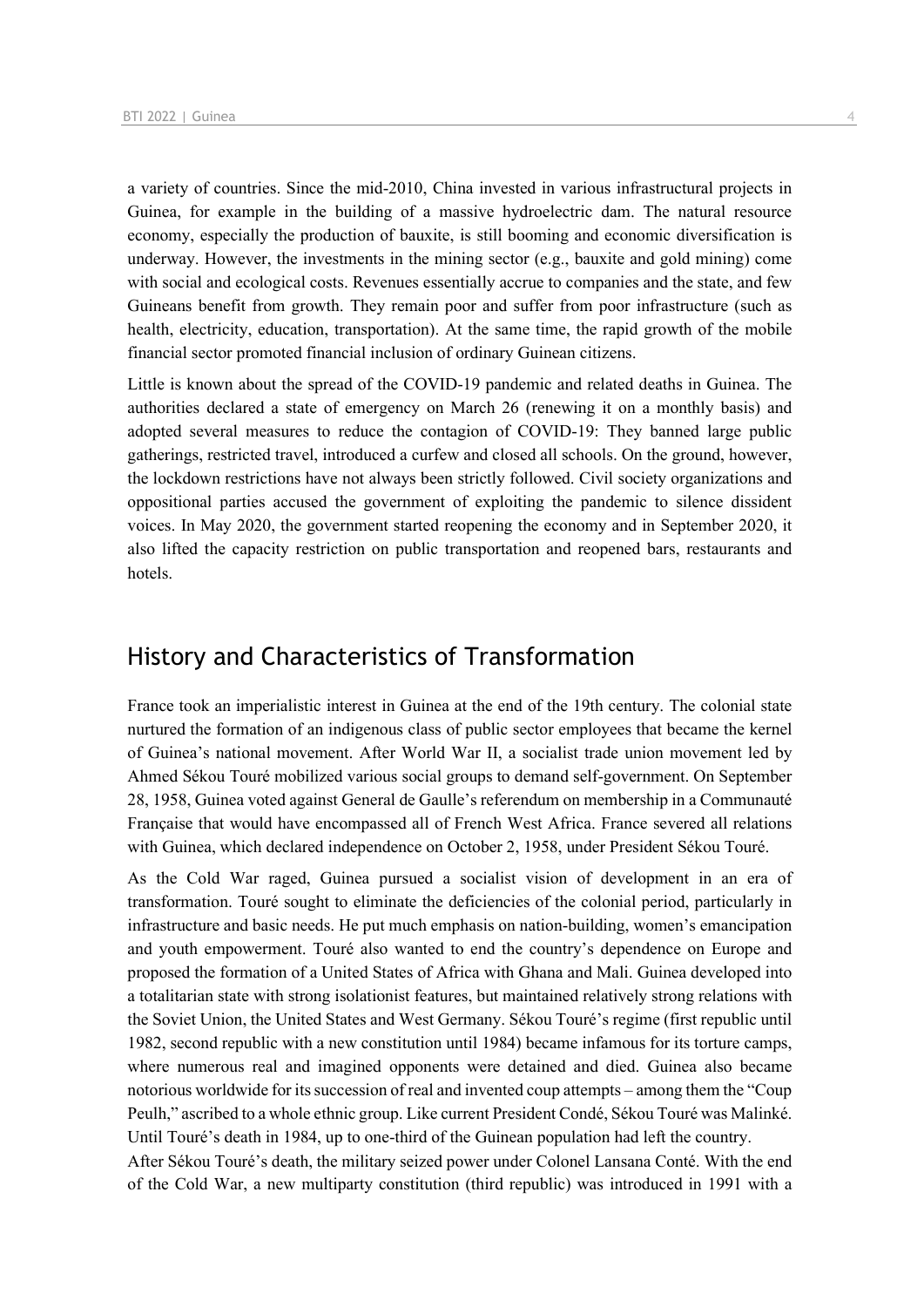formal orientation toward democracy and a market economy. A party system emerged that was to a significant degree ethnically structured. It included the currently ruling RPG, predominantly composed of Malinké. The governing party was dominated by President Conté's Soussou. Peulh and Malinké are the largest ethnic groups, and the associated parties nowadays dominate politics. Greater opportunities for private business saw wealthy businesspeople emerge who were largely dependent on corrupt relations to the government. President Conté and his family used their political power to personally benefit from many of the new business opportunities. Overall, economic growth remained low and a large part of the population still lived in poverty. President Conté never created a genuine democracy – that is, one that would allow for a change of power. Manipulated elections, oppression and intimidation poisoned the political climate. Donor funds did not translate into improved economic development. After rigged parliamentary and presidential elections in 2002 and 2003, respectively, Guinea's economy began to severely deteriorate, a situation aggravated by President Conté's illness. Guinea became successively a major transit hub in the shipment of cocaine from Latin America to Europe. In 2006 and 2007, as a reaction to the ongoing political, economic and social crisis, trade unions launched general strikes that were marked by the massive participation of youth and women across ethnic boundaries.

Beginning in the 1990s, Guinea was affected by civil wars in neighboring Sierra Leone (1991 – 2002), Liberia (1989 – 2003) and Côte d'Ivoire (2002 – 2011). At times, there were more than one million refugees in the forest region. By 2006, most refugees had left Guinea or integrated into its population. An attack by Liberian government forces and associated groups in late 2000 was quickly repelled but entailed severe destruction in some parts of the border region.

Conté died in office at the end of 2008. Captain Moussa Dadis Camara and a group of lowerranking officers took power in a coup. Initially welcomed, they ruled in an increasingly erratic and authoritarian manner that cost them much support. The abuses culminated in a major massacre. Opposition groups had assembled at a peaceful protest gathering in the national stadium on September 28, 2009 and were assaulted by an army squad composed of close confidantes of Camara. In the process, 158 civilians were killed, more than 100 women raped and well above 1,000 injured. Until today, the victims and their families are waiting for a trial that would investigate the massacre and hold the responsible persons accountable. In December 2009, Dadis Camara's aide de camp, Sidiki "Toumba" Diakité, attempted to assassinate the president. Since then, Dadis Camara lives in exile in Burkina Faso while having a strong following in Guinea, especially in the Forest Region.

In 2010, Guinea's transitional government was able to organize the country's most open multiparty presidential elections to date. These elections were hotly contested, with candidates Alpha Condé (RPG) and Cellou Dalein Diallo (UFDG) going to a second round. Condé was declared the winner amid claims from Diallo and his supporters that the elections had been rigged. Alpha Condé was a historically high-profile opposition leader. Having already opposed Sékou Touré, he was sentenced to death in absentia in 1970 and lived much of his life in France, where he became a university professor and a prominent and well-connected member of the Parti socialiste.

During his first term, Condé gradually restored some order to the economy and reinstated civilian control of the military. The West African Ebola epidemic of 2013 to 2014 hit Guinea and its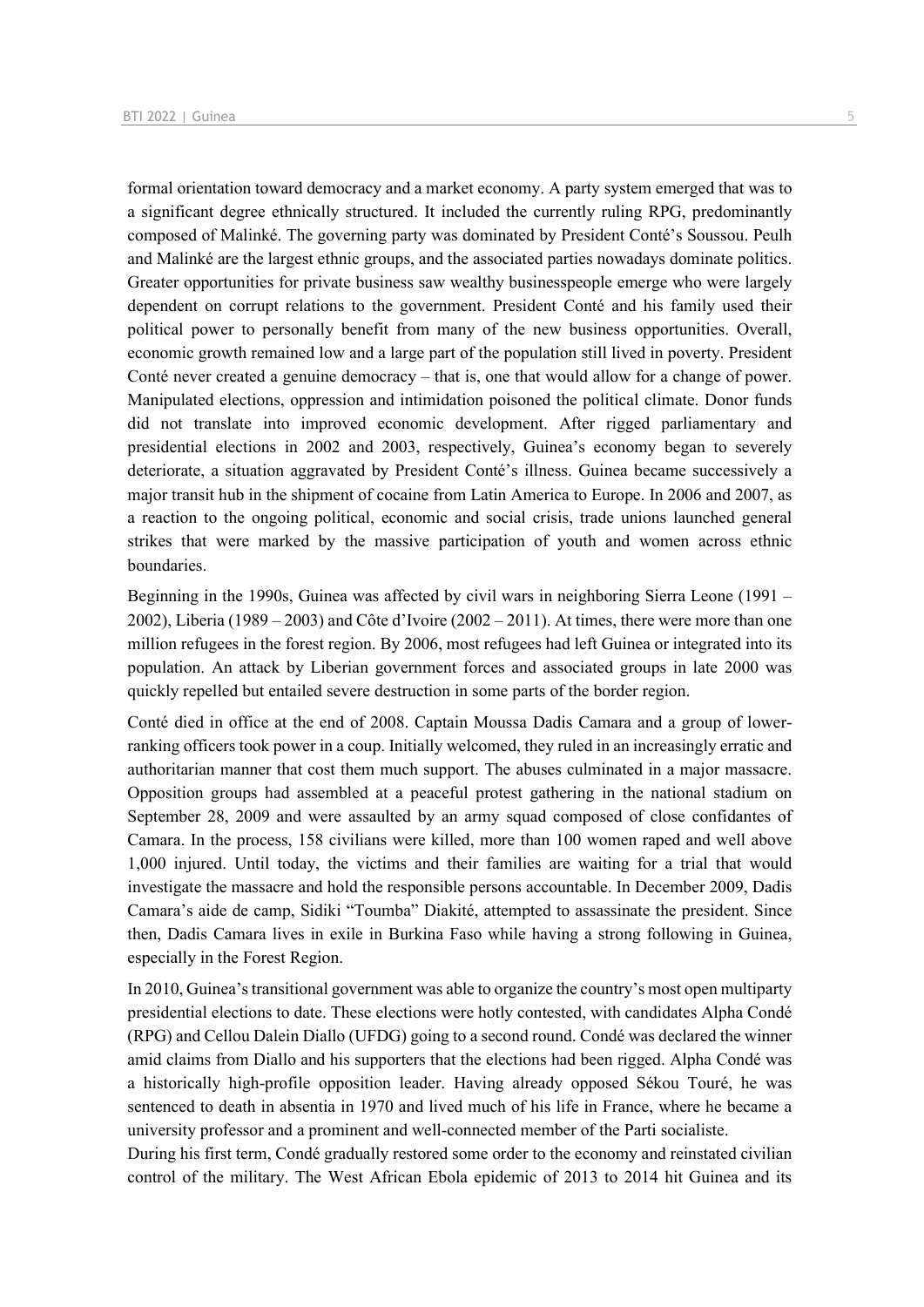neighbors Sierra Leone and Liberia. While the epidemic entailed an economic crisis, Guinea was much less hard hit than its neighbors and the situation quickly normalized after Ebola was fully eradicated in the region in 2015.

Relations between the government and the opposition remained acrimonious. The latter, especially Cellou Dalein Diallo and his UFDG, claimed that the legislative elections in 2013, the presidential elections in 2015, and the local elections in 2018 had been manipulated in favor of President Condé and the ruling RPG.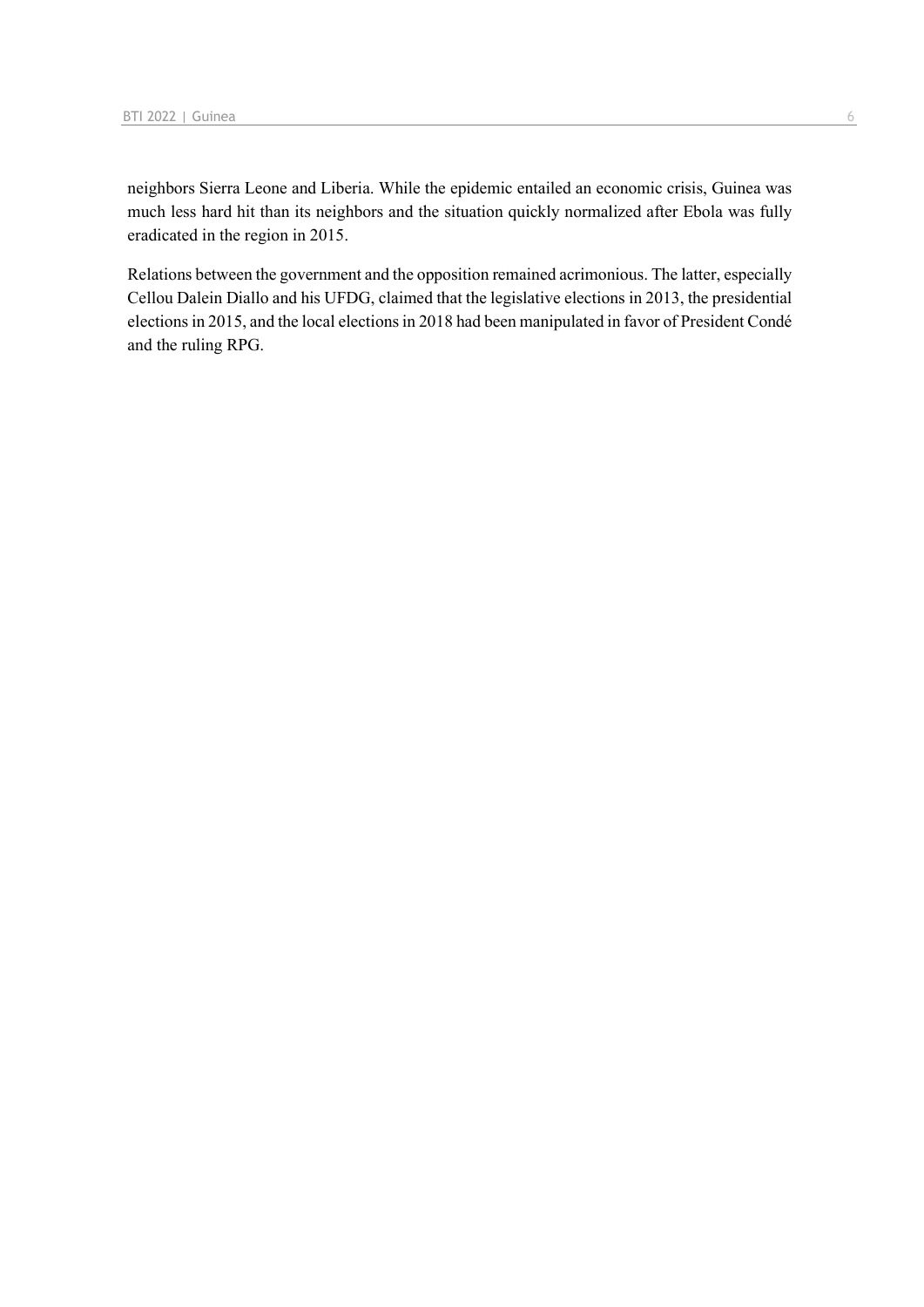The BTI combines text analysis and numerical assessments. The score for each question is provided below its respective title. The scale ranges from 1 (worst) to 10 (best).

## Transformation Status

## I. Political Transformation

#### **1 | Stateness**

Guinean police and gendarmerie have a long history of using excessive force against protesters, especially in election times. Their capacity is limited and they are often associated with corrupt practices. Overall however, the state security forces are in a position to establish control when challenged. While there is only sporadic banditry on remote roads, gang crime in major cities has increased. In the capital Conakry, gangs are often linked to political actors from both the opposition and the government and may use violence on their behalf. While opposition-organized rallies and unionorganized strikes already repeatedly turned violent in the last decade, the situation worsened dramatically during the period under investigation. Clashes following protests in Conakry and other major cities regularly resulted in looting and the destruction of small shops; they also resulted in many causalities. Demonstrations against the new constitution began in October 2019, leading to more than 30 deaths and dozens of injuries by February 2020. The violence increased in the lead-up to and during the constitutional referendum and legislative elections in March 2020. Preand post-election violence also marked the presidential elections of October 2020 with at least 16 people shot dead. Twice, in March and in October 2020, small mutinies broke out in military bases, resulting in 11 deaths.

The large majority of citizens accepts the nation-state as legitimate, yet political cleavages between ethnically and regionally structured parties are very pronounced. Almost all Guineans recognize the prerogatives and institutions of the state, even if they oppose the governing party and the individuals filling particular posts, including the presidency. There is a definite sense of national identity and pride in being the first African country to have gained independence from France. This sense of national identity, among other factors, has prevented Guinea from descending into a civil war such as those that raged in some of its neighboring countries. The large majority of the population accepts the nation-state as legitimate, yet political cleavages between ethnically and regionally structured parties are very pronounced.

#### **Question** Score

Monopoly on the use of force 7  $\frac{22}{10}$ 

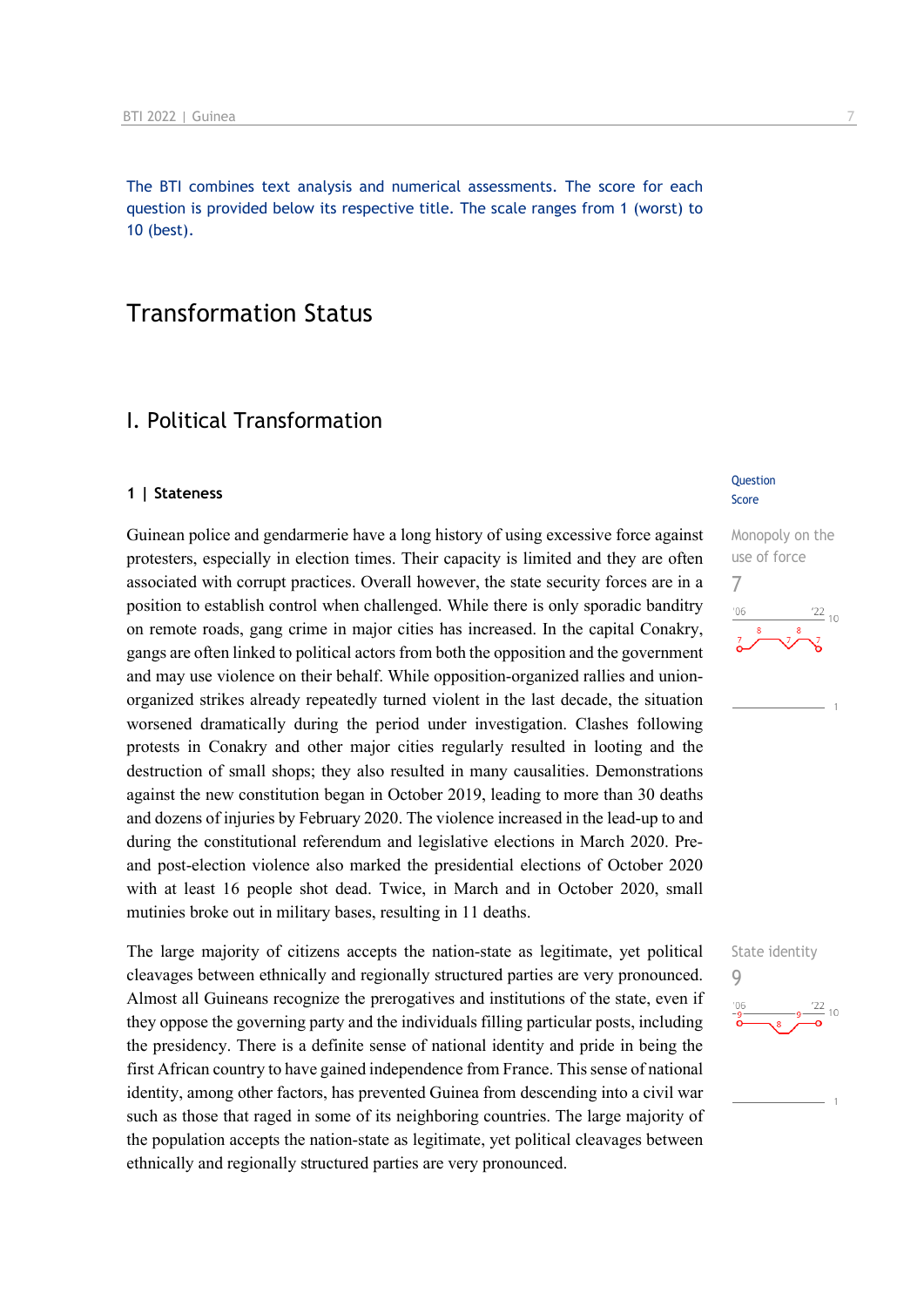Access to citizenship and naturalization is not denied to particular groups. However, getting access to the necessary documents might be more challenging or take longer for members of the Peulh ethnic group and/or the opposition.

Guinea's population is largely Muslim. Islamic schools are prevalent throughout the country. Exact numbers are not available, but around 85% of citizens are devout Muslims, around 8% are Christians and around 7% adhere to traditional African religions (but syncretism is common). The Guinean state and society recognize the principle of secularism. Religious dogmas have only a minor influence on the legal order and political institutions. The state, however, has historically been anxious to maintain control over religious authorities, who were often integrated into patronage systems. In politically tense times, religious leaders regularly call for dialogue and peace. Recently, the influence of the Wahhabi movement has increased, leading at times to conflicts with the majority of the Tidjani community.

The state provides basic services, including education, health care (e.g., vaccinations) and policing beyond the capital. Services are generally of bad quality and citizens complain that they are forced to pay for services they consider to be entitlements. The Ebola epidemic in 2013 to 2014 had revealed the bad quality of the Guinean health sector. Since then, some improvements could be recorded in this area. In spring 2020, the international airport in Conakry has been closed to non-essential flights and (long distance) public transport was disrupted due to the COVID-19 pandemic. A capacity restriction in public transport remained in place until mid-September. The schools and higher education institutes had to close between mid-March and the end of June 2020.

Overall, the access to jurisdiction in Guinea is limited – especially for ordinary citizens and in particular for women – and the laws are not enforced. Accordingly, the majority of the population does not bring cases to court but seeks help from "traditional" authorities such as elders. According to the results from Afrobarometer, released in 2020, Guineans are not satisfied with the government's performance in the field of education (73%), access to the police (67%), to water (85%), to electricity (83%) and to medical services (61%).



Basic administration 5 $106$  $\frac{22}{10}$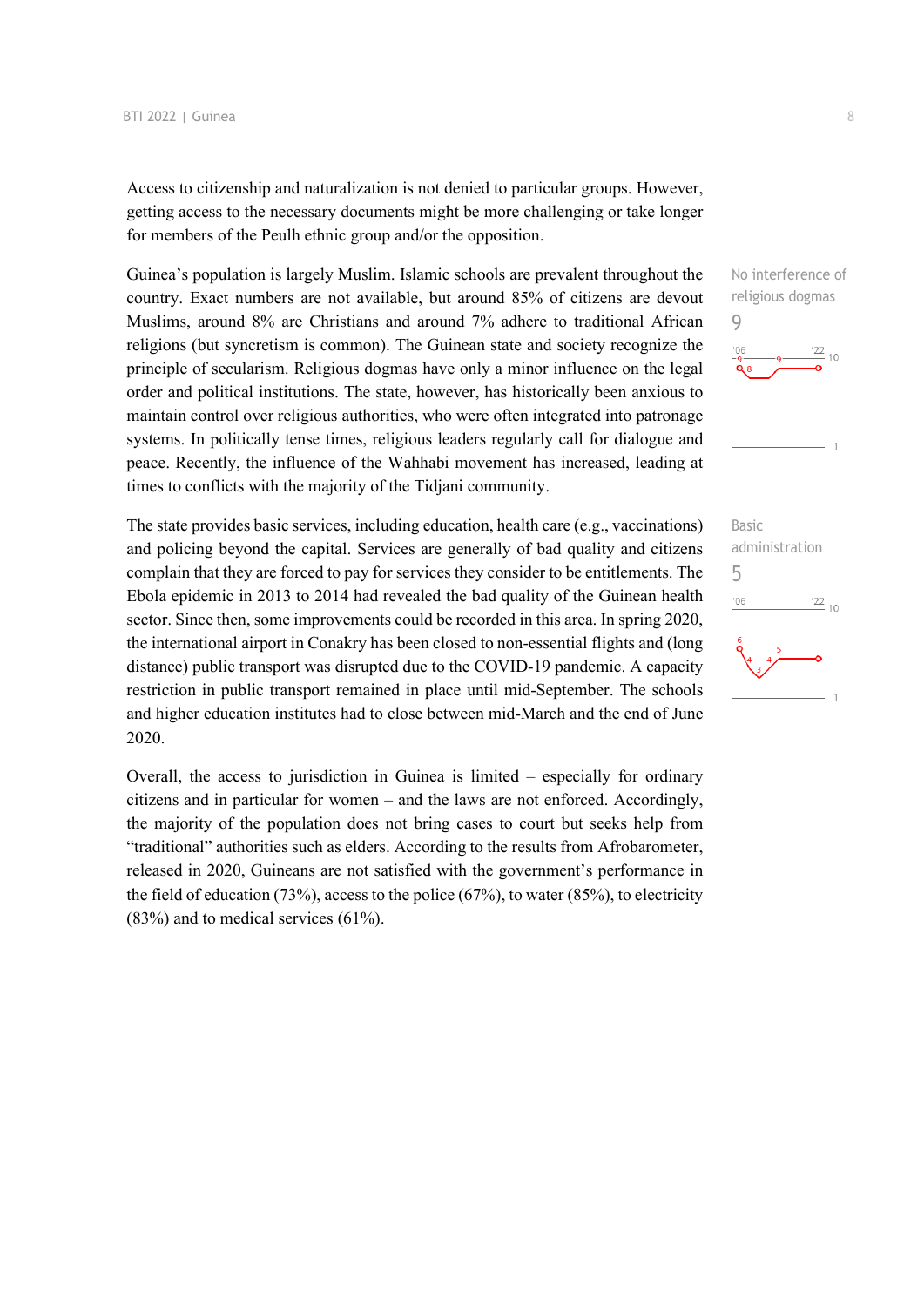#### **2 | Political Participation**

Guinea held multiparty presidential elections in 2010, 2015 and 2020, legislative elections in 2013 and 2020, local elections in 2018, and a constitutional referendum in 2020. During the elections and the referendum in 2020, international observers, NGOs, the opposition and the national electoral commission denounced major deficiencies that raise doubts about the integrity of the process. Elections are not outright rigged but administrative and other irregularities, such as vote-buying and biased voter registers, prevail (people twice registered, minors and deceased persons enrolled), especially in the Upper Guinea Region, President Condé's stronghold. Furthermore, members of the opposition parties and ethnic Peulh have been prevented from registering. Prior to the presidential elections, candidates Ousmane Kaba and Cellou Dallein Diallo were prevented from holding meetings in the Upper Guinea Region.

Because of the COVID-19 pandemic, the opposition wanted to postpone the double election scheduled for March 2020. Despite the withdrawal of international observers (U.N., AU, ECOWAS), the polls took place. As precautions, the government made the use of masks mandatory for election officials; polling stations have been cleaned; the number of the voters in the buildings restricted; and voters were requested to wash their hands. The president declared a state of health emergency on March 27, 2020, before publication of the election results.

The governing RPG won the parliamentary elections, boycotted by the major opposition parties (UFDG, UFR), and thus increased its share of seats. The constitutional referendum was accepted with a large majority. It increases the president's power, reset Alpha Condé's term counter to zero and thus allowed him to run for a third mandate. The Constitutional Court declared Condé winner of the presidential elections of October 2020 with 59.5% with of votes, even though the electoral commissioners denounced massive fraud and called for the (partial) repetition of the election. After claiming victory, Diallo's house in the capital Conakry has been blocked, increasing the violence that flared across the country.

The government in Guinea is, on paper, democratically elected. Because of the strong presidential character of the government, legislators and local officials representing opposition parties have limited ability to exercise their power. Overall, the political and economic elite has much power and its personal networks undermine democratic structures. A potential anti-democratic veto actor is the military, which controlled the country for decades. The military is less of a political force than it used to be and President Condé put much effort in its reformation, but it still enjoys great influence.

Free and fair elections 5  $06'$  $\frac{22}{10}$ 

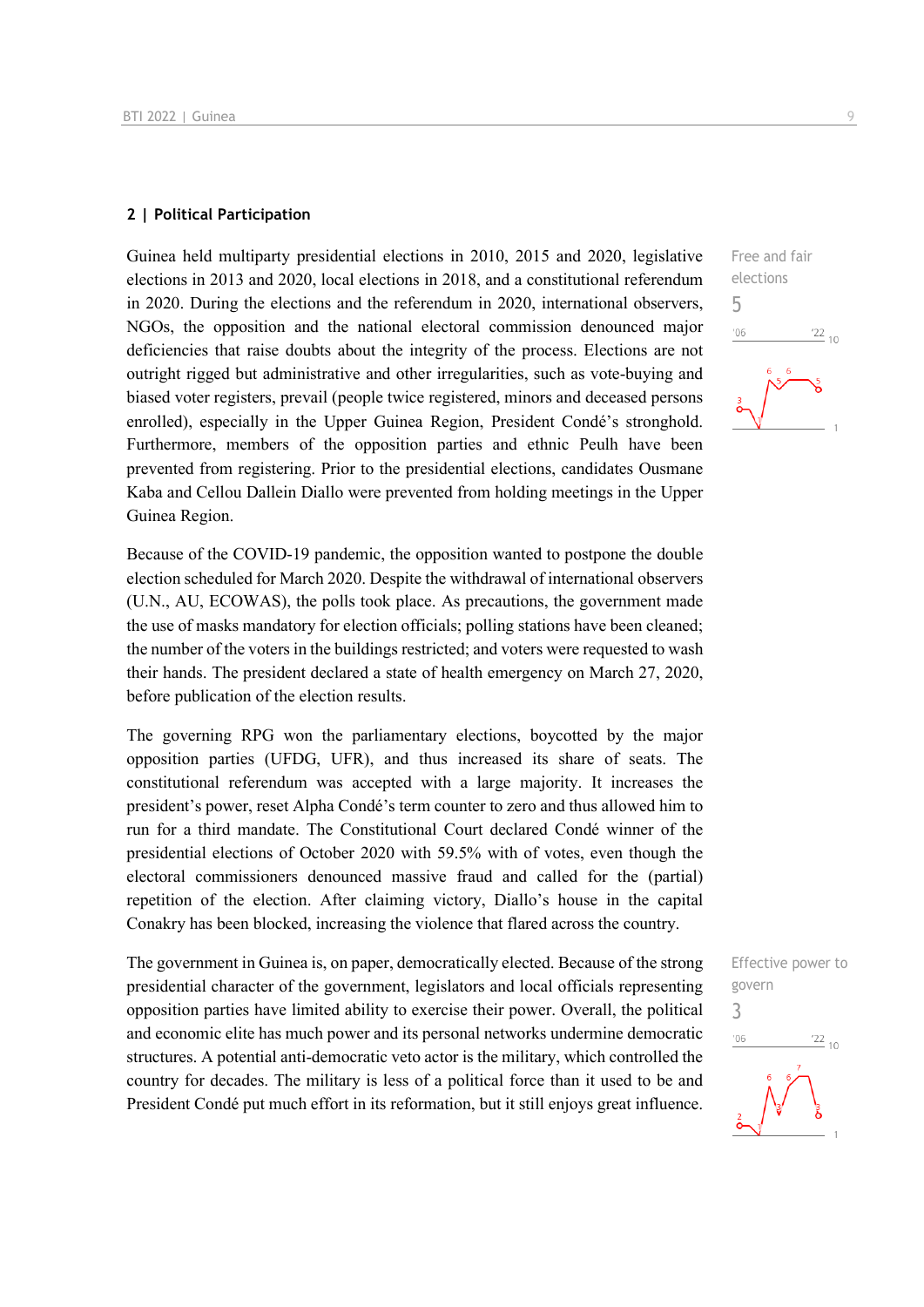Guinea's constitution officially guarantees freedom of assembly and association. In 2019 and 2020, opposition demonstrations and civil society organizations regularly faced difficulties to protest publicly. Since October 2019, when the protests against the new constitution intensified, protesters were increasingly met with force. International observers such as the International Crisis Group, Human Rights Watch and Amnesty International have reported excessive and often lethal use of force by security forces (tear gas, riot gear, and firearms) leading regularly to arrests, injuries, and deaths. Between October 2019 and March 2020, security forces shot dead at least 36 demonstrators. In Nzérékoré, the biggest city of the Forest Region, the polls in spring 2020 ignited long-standing intercommunal and ethnic tensions, leading to at least 32 deaths and 90 injuries. On March 27, 2020, the government banned all gatherings of more than 20 due to the COVID-19 pandemic. On May 15, the Guinean government relaxed the limit on mass gatherings from 20 to 30 people. This measure remained in place throughout January 2021. The FNDC, a movement created in April 2019 by various civil society organizations and major opposition parties (UFDG, UFR), accused the government of exploiting the pandemic to silence the opposition.

Despite a long history of muzzling the press, the Guinean constitution ensures freedom of expression. Guinea has only one television station, which is state-owned, but private radio has grown rapidly since being legalized in 2006. Independent and opposition-owned media are active and generally express a wide variety of views. Print media, however, have limited reach due to the low literacy rate and the high cost of newspapers. For many, radio remains the most important source of information and numerous private stations broadcast throughout the country – in French and a variety of local languages. FM radio call-in shows are popular and allow citizens to express broad discontent with the government. However, libel laws, (self- )censorship and harassment have been used in the period under investigation against Guinean journalists, though many continue to risk the consequences. In August 2019, journalists protested against the state's harassment of the private media. After the constitutional referendum in March 2020, the pandemic was used as an excuse to put multiple journalists under house arrest. Other journalists received threats by the government that resulted in an increase of self-censorship. During the presidential elections in October 2020, the popular online news website guinéematin.com was suspended. Furthermore, the Internet and telephone networks were severely disrupted or shut down for one week, making it difficult for people to communicate, get information or report on unfolding events. Overall, the COVID-19 pandemic has created an opportunity for the government to impede the free flow of information – meaning that violence was likely going underreported.



Freedom of expression 4 $\frac{22}{10}$  $-06$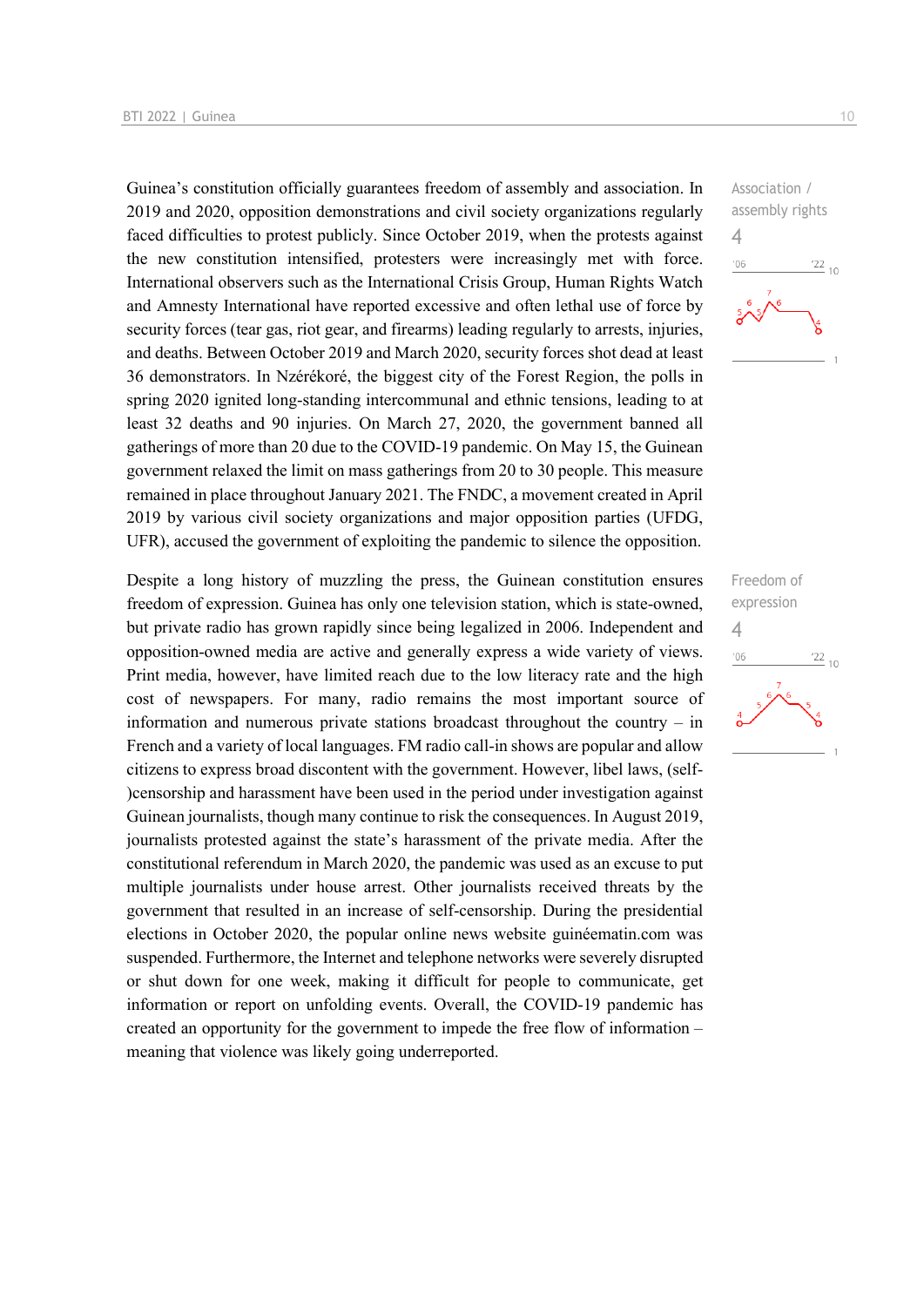#### **3 | Rule of Law**

Guinea's constitution stipulates the separation of executive, legislative and judicial powers. Under the socialist (1958 – 1984), Conté (1984 – 2008) and Camara (2008 – 2010) governments, such separation was rarely if ever upheld in practice. Under President Condé, a legislature was elected in 2013 and 2020. The major opposition parties boycotted the latter, leading Condé's RPG to win a majority of 79 of the 114 seats in parliament. The Democratic Union of Guinea (Union démocratique de Guinée, UDG) of businessman Mamadou Sylla won four seats and the Mouvement populaire démocratique de Guinée (MPDG) of Siaka Barry as well as the People's Democratic Movement of Guinea (Nouvelles forces démocratiques, NFD) of Mouctar Diallo won three seats each. Five parties won two seats each while further 15 parties won one seat each. The solid majority for the RPG enables President Condé also to pass laws that demand a two-thirds majority. Consequently, the legislature and a weak judiciary do not act as a check on the executive. As mentioned, a health emergency was declared in March 2020 and extended on a monthly basis until mid-January 2021. In October 2020, the president ordered its prolongation without consulting the National Assembly.

On paper (i.e. in the constitution), the judiciary is independent and has the right to interpret and review existing laws. However, in reality, the judiciary is not independent and high levels of corruption frequently undermine the administration of justice. Moreover, the judiciary is struggling with a scarcity of material and human resources.

In March 2020, 89.8% of the population voted in favor of a new constitution in a highly contested referendum. In May 2020, lawyers revealed significant differences between the text of the draft constitution subjected to the referendum in March and the constitution enacted by President Condé in April. The International Crisis Group reports that all election candidates must belong to a political party and thus the new constitution excludes independent candidates. Further, the state-controlled Supreme Council of the judiciary will appoint the Constitutional Court judges instead of the more independent Association of the Magistrates, as the initial draft has foreseen. In November 2020, the Constitutional Court confirmed the re-election of Alpha Condé. Thus, it dismissed the appeals filled by Cellou Dallein Diallo and three other opposition leaders and did not order a repetition of the election as occurred recently in Malawi, even though the electoral commissioners had asked to do so.



Independent judiciary 4 $\frac{22}{10}$  $106$ 

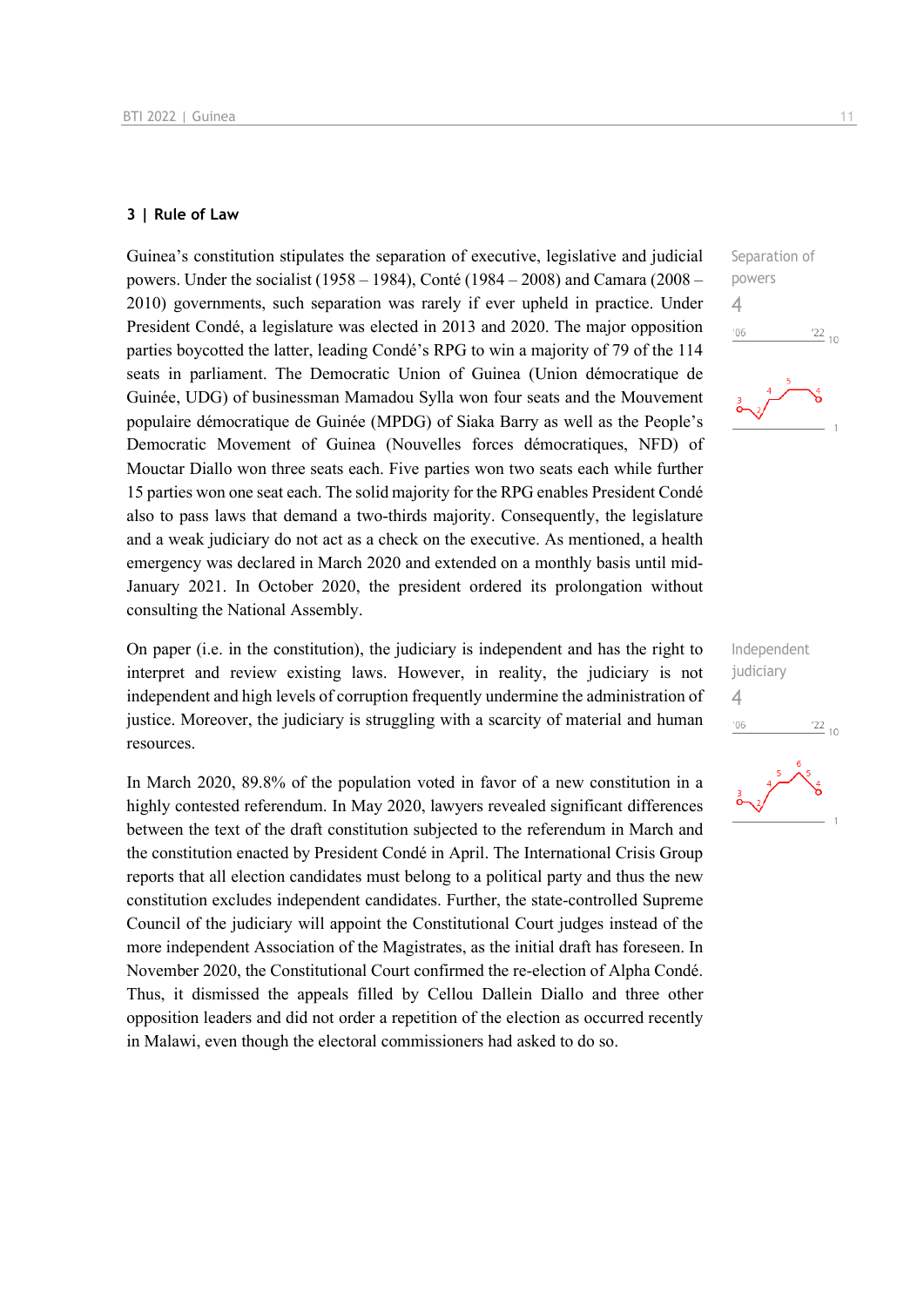Officeholders who benefit illegally from their positions are getting away with their crimes without consequences. Often, their networks even expect the officeholders to profit from their positions. Officeholders who break the law are typically moved out of government rather than prosecuted. The Guinean press is attentive to wrongdoing, so abusers of public office are likely to at least be publicly shamed. President Condé is perceived as still beholden to many of the interest groups who helped him reach and stay in power and as either uninterested in or unable to punish those who illegally enrich themselves. Corrupt members of the government can often return to official positions after a moratorium or are directly transferred to a different position. Guinea's minister of justice Cheick Sako, who oversaw the investigations into the massacre of September 28, 2009, in which about 150 persons were killed, resigned in May 2019 because he opposed the revision of the constitution. Guinean human rights groups worry that with Sako's resignation, the organization of the trial of 14 suspects will further be delayed or not take place at all. As reported by the U.S. State Department in 2019, two of the alleged ringleaders of the massacre, Colonel Claude Pivi and Colonel Moussa Tiégboro Camara, remained in high-level government posts. General Mathurin Bangoura, a person of interest whose indictment was dismissed following a judicial review, remained governor of Conakry.

Despite serious human rights abuses committed by the Guinean security forces before and after the double vote in March and the presidential elections in October 2020, human rights organizations reported that none of the security force members have faced any consequences. February 2019, the conviction of a police captain for the 2016 killing of a protester was a first. In June 2019, the National Assembly passed a law on the use of firearms. Human rights organizations fear that this will further shield the police and gendarmes from prosecution.

Civil rights are guaranteed by law but only partially respected in practice. Conditions in Guinean prisons are harsh to the point of being life-threatening and security forces continue to be accused of rape, torture and using excessive force. In the review period, human rights have suffered, due first of all to tensions between the opposition and the government over the elections and the constitutional referendum, and secondly to the COVID-19 pandemic. Security forces have repeatedly committed serious human rights abuses (imprisonment, torture, rape and killing). Furthermore, the government closed down a media station, disrupted Internet access and put several journalists under house arrest. A wave of arrests occurred in November 2020 after the presidential election. According to Human Rights Watch, the vast majority of the 325 arrested were targeted merely because of known or suspected political affiliation, or because they were at the wrong place at the wrong time. Seeking judicial redress against such practices is often futile. Furthermore, vigilant justice is widespread. In 2016, a commission proposed a revised civil code that would have legitimized polygamy again, making it the norm. Civil society organizations and President Alpha Condé heavily criticized this proposition. In 2019, a readjusted text was adopted. It legalized polygamy but only if decided at the moment of marriage and with the wife's

Prosecution of office abuse 3  $-06$  $\frac{22}{10}$ 



Civil rights  $\Delta$  $\frac{22}{10}$  $106$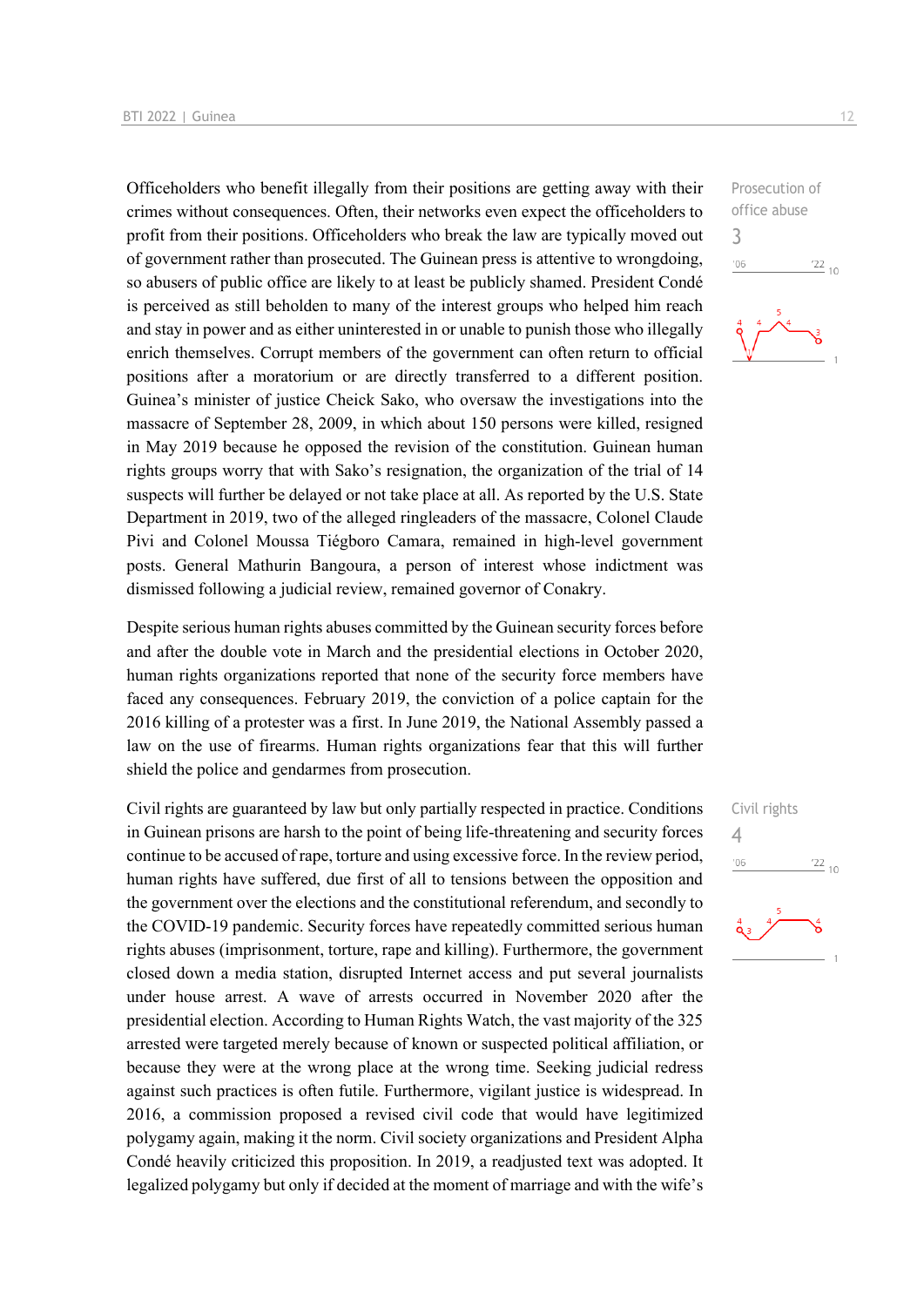explicit consent. In theory, monogamy thus remains the norm. Furthermore, the new civil code eradicated some of its discriminatory articles against women; for example it now provides both mother and father with parental authority. At the same time, according to a human rights report by the U.S. State Department, rape and domestic violence occurred frequently, despite the fact that the law criminalizes these acts. Authorities rarely prosecuted perpetrators and often victims are blamed. Customary law discriminates against women and sometimes takes precedence over statutory law, particularly in rural areas. The law prohibits clitoridectomy, but it was nevertheless performed on about 97% of women in 2012. In Guinea, homosexuality is illegal and homosexual acts are punished by imprisonment. Ethnic discrimination may extend to the courts.

#### **4 | Stability of Democratic Institutions**

Principal democratic institutions continue to exist, with local elections held in 2018 after repeated delays. Yet the highly contested legislative elections in March 2020, which the main opposition parties boycotted, epitomizes the fragility of the democratic process. Moreover, the constitutional two-term limit and the constitutional court did not prevent incumbent Condé to run for a third term. Overall, deficiencies extend to the executive and legislative branches at the national level. The presidency and the executive dominate the legislative and judiciary, which cannot fulfill their monitoring function. The judiciary is less and less considered as an independent institution.

Democratic institutions are rhetorically accepted by the main political actors, and their strategies for obtaining power largely focus on winning elections and assuming positions in these institutions. The repeated delays of legislative and communal elections by the government demonstrate that timely elections are subordinate to interests in power. Huge deficiencies in the most recent elections also raise doubts over the democratic commitment of main political actors. Furthermore, there is no internal democratization within the political parties. Overall, democracy is not rooted in Guinean political culture and authoritarian elements are prevailing. The constitutional change and the re-election of President Condé for a third term have increased autocratic tendencies. The military's commitment to democracy is still in doubt.

Performance of democratic institutions 3  $\frac{22}{10}$  $^{\prime}06$ 



Commitment to democratic institutions 3 $^{\prime}06$  $\frac{22}{10}$ 

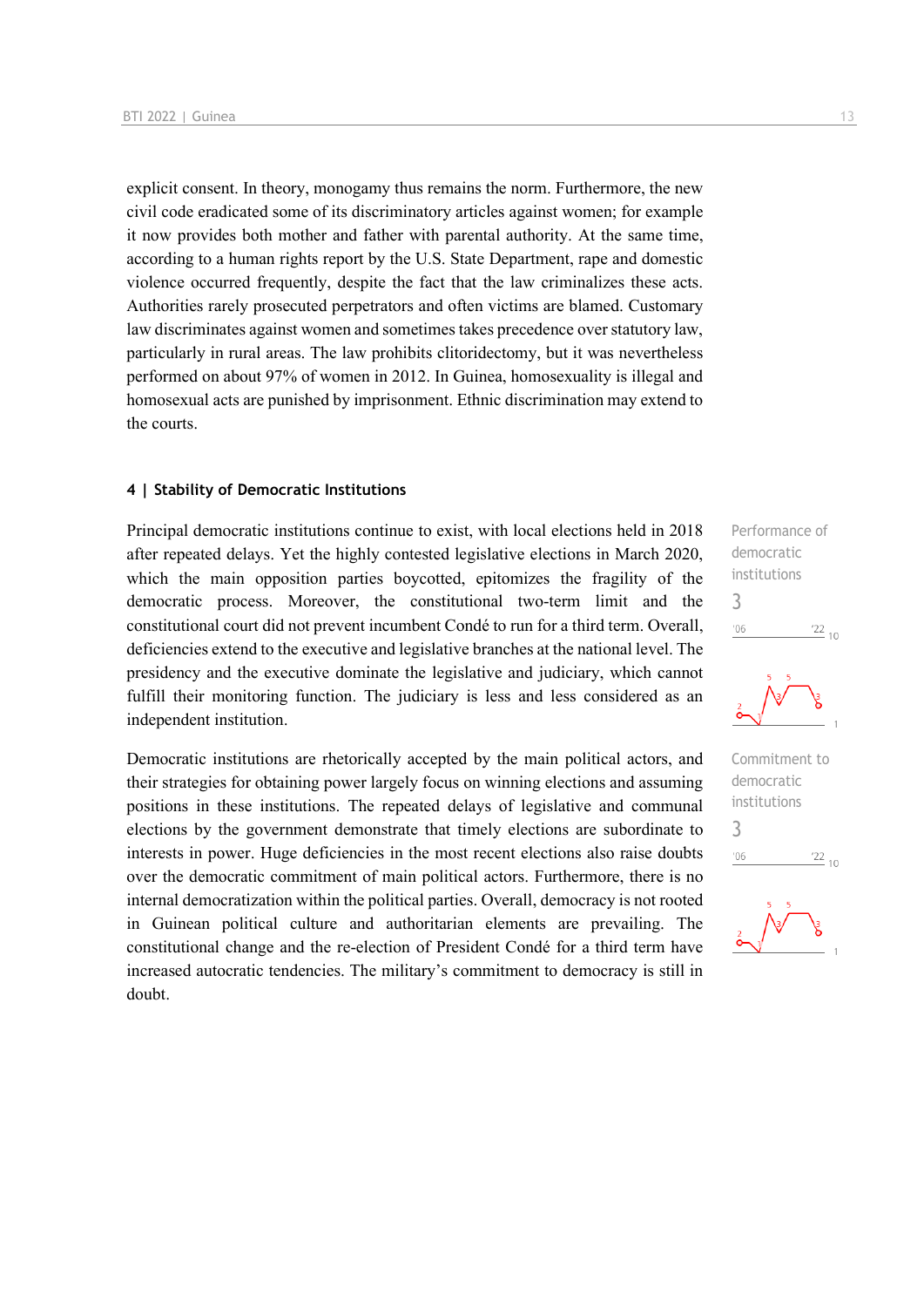#### **5 | Political and Social Integration**

The political party system is relatively stable, with the three biggest parties (i.e., Alpha Condé's RPG, Cellou Dalein Diallo's UFDG, and Sidya Touré's UFR) all having existed for more than a decade. Other political parties, however, are built around important personalities on an ad hoc basis. Political parties are highly personalized and their existence is dependent on their leaders. Furthermore, the party programs do hardly differ (if they exist at all) and clientelism is widespread. The ethnic polarization between the two largest groups, Peulh and Malinké, however, is historically reflected in the party system. The UFDG and the RPG have tended to treat the two largest ethnic groups as ready-made electoral constituencies. The tendency toward ethnic parties has resulted in significant polarization between (though not within) parties, including repeated and, in the period under investigation, increasing electoral violence.

In the 2020 presidential elections, Alpha Condé (RPG) won 59.5% and Cellou Dalein Diallo (UFDG) 33.5% of the votes. Sidya Touré (UFR), the third strongest political voice in the country, boycotted the elections.

Guinea has relatively strong unions and professional organizations. Though controlled by the one-party state during the socialist period, they have been independent and outspoken for more than a decade. Civil society groups must constantly seek patronage from international donors or local actors, risking political cooptation. Organizations representing formal sector employees are relatively strong, while those representing more marginal interests have great difficulty making themselves heard.

At key moments over the past decade, such as during the general strikes of 2006 and 2007, disparate groups have worked together, counterbalancing tendencies toward polarization, mirroring the political divide. Lately, the FNDC organized numerous protests throughout the country against the adoption of the new constitution. The FNDC is composed of opposition parties and civil society organizations. However, the protests were not as inclusive (in terms of age, gender and ethnicity) as this was the case during the general strikes of 2006 and 2007. Contrary to the general strikes, the unions were also not at the forefront this time.



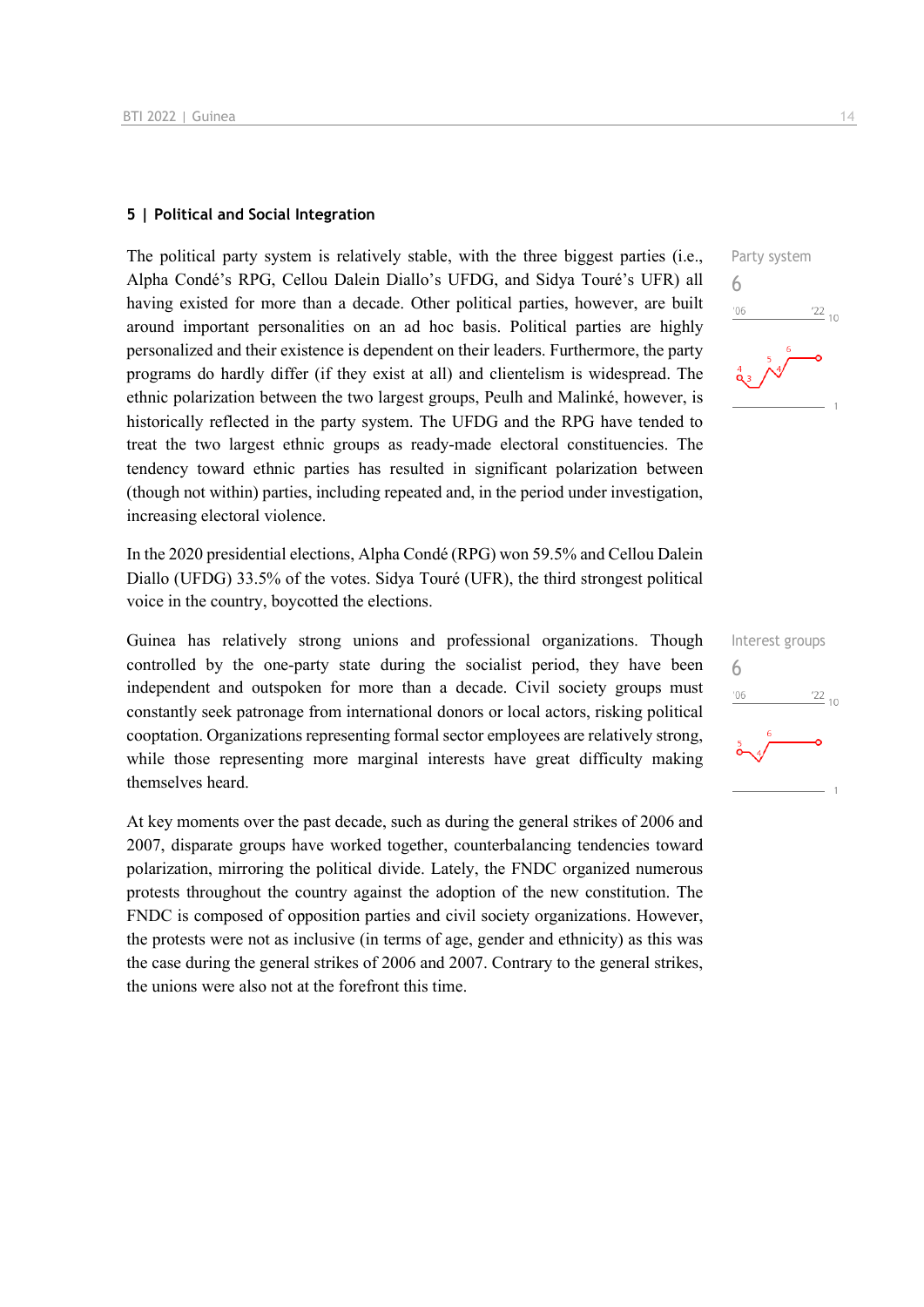According to the latest results from Afrobarometer, released in September 2020, twothird of the Guinean population say that the constitution should limit the president's term of office to two. A majority (56%) states having no or limited confidence in the National Electoral Commission (Commission électorale nationale indépendante, CENI). Overall, the Guineans have more trust in "traditional" (71%) and religious leaders (79%) than in institutions such as the Presidency (50%), the police and gendarmerie (41%), the National Assembly (38%) and the Courts (33%.)

According to the Afrobarometer, released in November 2019, 80% of the Guineans supported elections as the best way to choose their leaders. At the same time, most Guineans (77%) believed that party competition leads to violent conflict. There is a major regional and ethnic difference regarding the credibility of elections: While Malinké and people living in the Upper Guinea Region generally rate the elections as fair, Peulh and people living in the Fouta Djalon consider them as not free and fair.

Many years of authoritarian rule, which included pressure on citizens to inform against their neighbors and relatives, eroded relations of trust. Trust has also decreased as a result of rising ethnic tensions, especially between Peulh and Malinké. High levels of poverty also mean that many Guineans have to compete with one another for scarce material and political goods. This leads 79% of Guineans not to trust people immediately but to be very careful when dealing with them according to a 2019 Afrobarometer survey. Despite this, there is a strong sense of national unity and identity in Guinea, partly forged by many years of isolation and deprivation. Many Guineans belong to civic and cultural organizations. Especially women organize in economic saving and self-help groups. Exact data from opinion polls on social trust and other pertinent indicators is unavailable, dated or unreliable.

## II. Economic Transformation

#### **6 | Level of Socioeconomic Development**

Guinea is one of the poorest countries worldwide. According to the United Nations' Human Development Report it ranks 178 out of 189 countries assessed. Like other post-socialist countries, Guinea has a relatively low Gini coefficient (33.7, assessed in 2012), indicating moderate income inequality. A very large percentage of Guineans (70.9%, assessed in 2012) live in poverty. Opportunities are concentrated in the capital and the economy is partly ethnically structured, with Peulh businessmen having a relatively strong position in the more profitable sectors such as trade. The minority groups from Forested Guinea are least well-connected to the economy and the state. Women are relatively well-represented in the formal and informal workforce, another legacy of the socialist era, when women were actively promoted Approval of democracy n/a  $-06$  $\frac{22}{10}$ 

 $\overline{n/a}$ 



#### Question Score





 $\frac{1}{n/a}$  1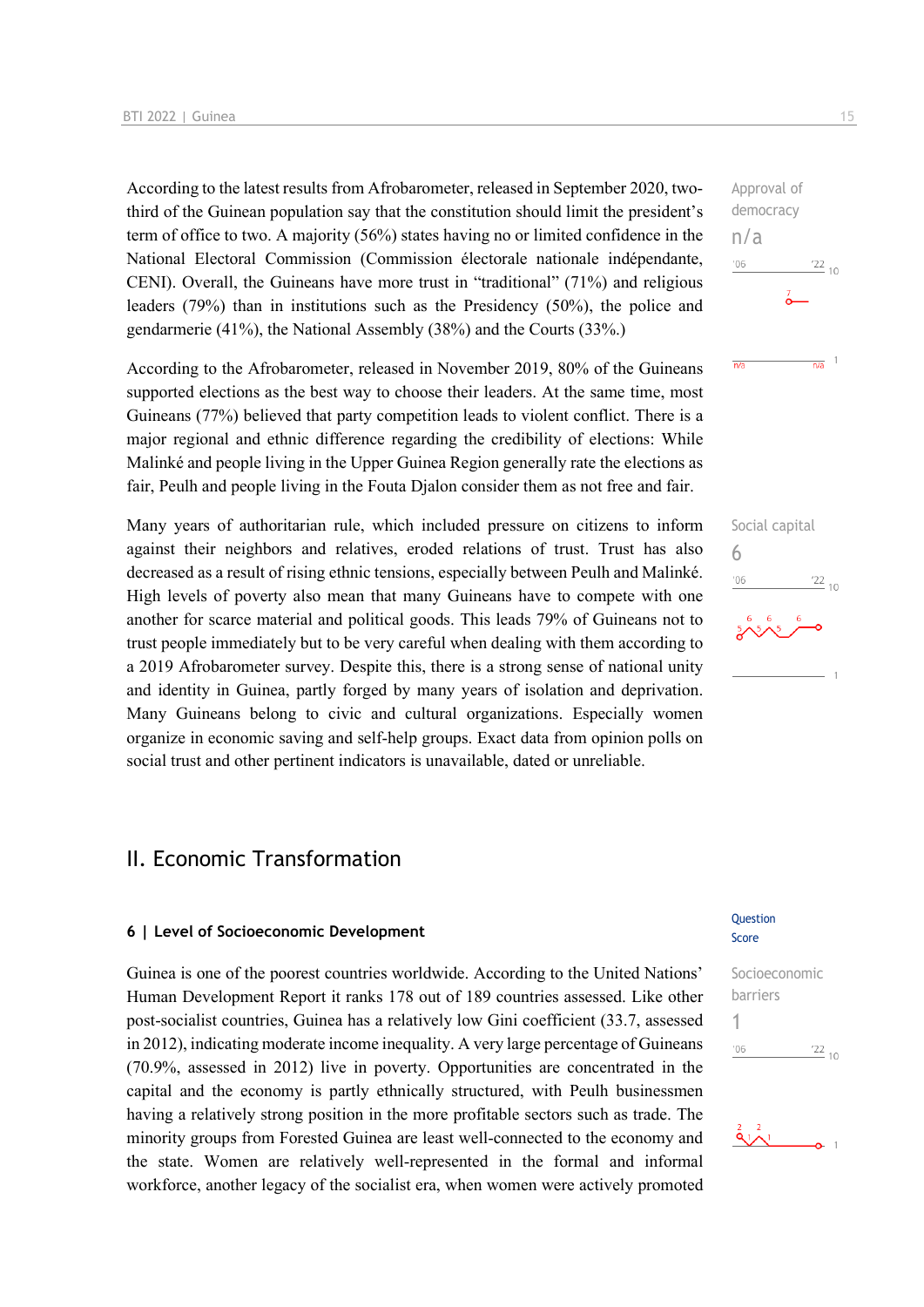in schools and workplaces. However, they mainly generate income on a day-to-day basis. There is no quantitative data available on gender inequality. Officially, equal rights for men and women are guaranteed, however women continue to suffer from various disadvantages, due to traditional or religious attitudes within the population. During their childhood and youth, girls must obey their fathers; once married, women come under the authority of their husbands. Nevertheless, female agency is manifold, even though this is often difficult to recognize for outsiders.

| <b>Economic indicators</b> |          | 2017    | 2018     | 2019     | 2020    |
|----------------------------|----------|---------|----------|----------|---------|
| GDP                        | S M      | 10324.7 | 11857.0  | 13513.8  | 15681.1 |
| GDP growth                 | $\%$     | 10.3    | 6.4      | 5.6      | 7.0     |
| Inflation (CPI)            | $\%$     | 8.9     | 9.8      | 9.5      | 10.6    |
| Unemployment               | $\%$     | 4.3     | 4.2      | 4.1      | 4.4     |
| Foreign direct investment  | % of GDP | 5.6     | 3.0      | 0.3      |         |
| Export growth              | $\%$     | 78.8    | $-0.3$   | $-15.7$  | 186.2   |
| Import growth              | $\%$     | $-17.6$ | $-5.6$   | $-3.5$   | $-17.6$ |
| Current account balance    | \$M      | 519.4   | $-190.5$ | $-314.6$ |         |
| Public debt                | % of GDP | 41.9    | 39.3     | 38.4     | 43.8    |
| External debt              | \$ M     | 2388.4  | 2589.2   | 2999.7   | 4175.4  |
| Total debt service         | \$M      | 81.7    | 115.1    | 114.1    | 136.9   |
| Net lending/borrowing      | % of GDP |         | ä,       |          |         |
| Tax revenue                | % of GDP |         |          |          |         |
| Government consumption     | % of GDP | 15.3    | 15.5     | 15.3     | 12.9    |
| Public education spending  | % of GDP | 2.3     | 2.4      | 1.8      | 2.2     |
| Public health spending     | % of GDP | 0.7     | 0.6      |          |         |
| R&D expenditure            | % of GDP |         |          |          |         |
| Military expenditure       | % of GDP | 1.8     | 1.6      | 1.4      | 1.5     |

Sources (as of December 2021): The World Bank, World Development Indicators | International Monetary Fund (IMF), World Economic Outlook | Stockholm International Peace Research Institute (SIPRI), Military Expenditure Database.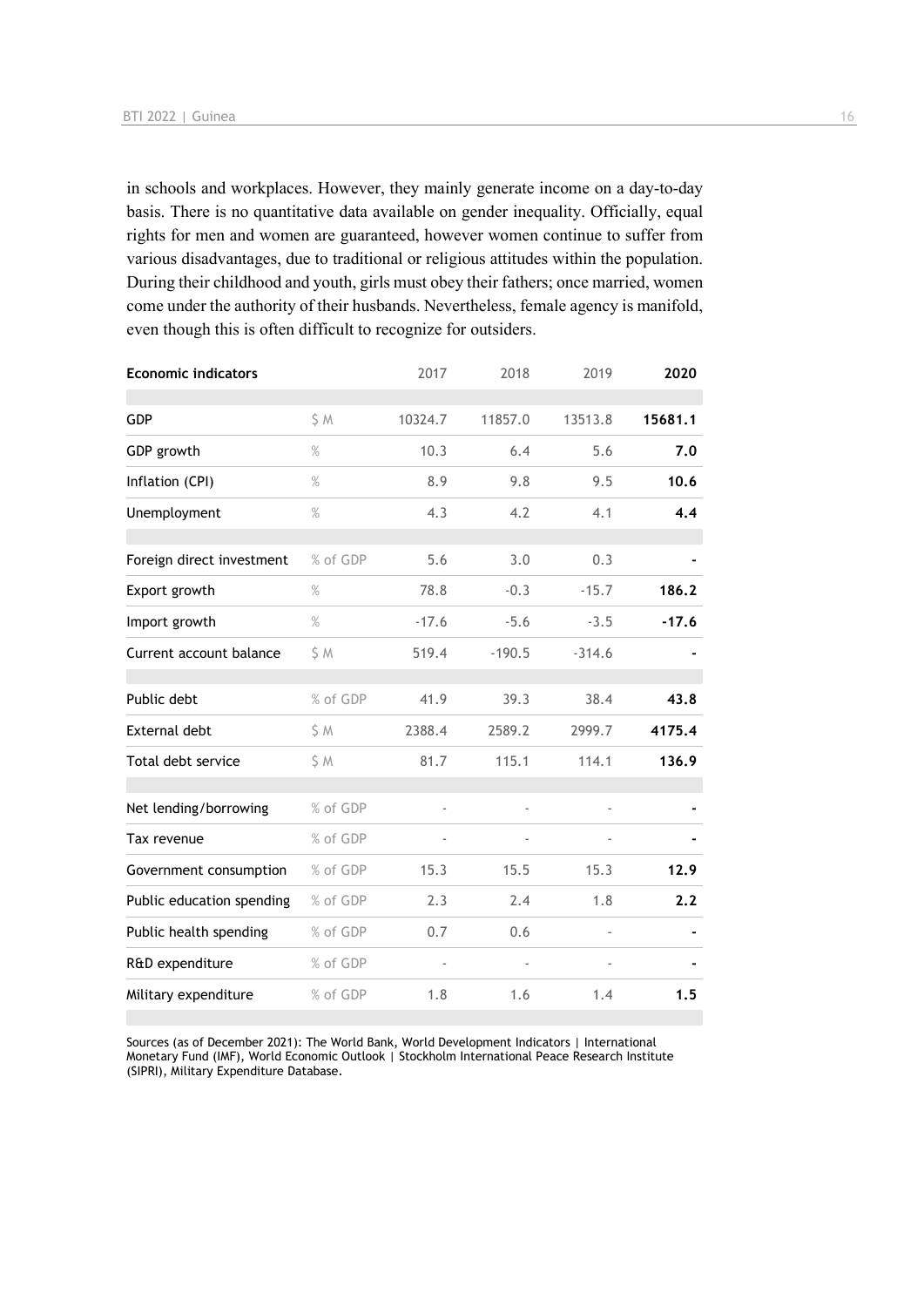#### **7 | Organization of the Market and Competition**

Against the background of historically hardly differentiated political and economic spheres, market access has become significantly freer under the Condé government. Connections of major established businesspeople to the opposition have increased incentives for the government to more broadly distribute opportunities. Yet political considerations and corruption continue to distort opportunities, including the allocation of government contracts. The new investment law of 2015 stipulates equal treatment of domestic and foreign investors, though with some legal exceptions possible, and allows for the full repatriation of profits.

In the 2020 Doing Business report, Guinea ranks 156 out of 190 countries. Starting a business in Guinea takes 15 days and six procedures at a cost of 33.8 % of GNI per capita. The Starting a Business score is 84.5 out of 100 (ranked at 122 out of 190).

No precise numbers of the informal sector's size are available but it is estimated that at least two-thirds of the economically active population is employed in the informal sector.

Guinea has a long history of state monopolies, both under the socialist government (1958 –1984) and under the post-socialist government, in which the president, the Guinean army and various cronies controlled large portions of the economy (importation of rice, cement, large-scale construction). There is some regulation to prevent monopolies in Guinea, but enforcement and investigative capacity is low. Cellular telecommunications are competitive and the financial sector is open, offering Guinean customers more services. Overall, the concentration of economic power within few well-connected businesspeople is still high. According to the 2020 Index of Economic Freedom of the Heritage Foundation, Guinea is mostly unfree, ranking 121 out of 180 countries. Guinea does not have a competition authority and the country is not a member of the International Competition Network.

With an average most favored nation tariff of 12.1%, Guinea does not erect significant tariff barriers. In the "trading across borders" category in the Cost of Doing Business index, which refers to the costs in terms of time and finances required for documentary compliance, Guinea scores 167 out of 190 countries. Since Condé's inauguration in 2010, his government aims to achieve self-sufficiency in food production to save foreign exchange for capital goods. Government policy discourages export of locally grown staple foods. Against the background of rising international fuel prices, the government increased the price of fuel, which had been subsidized, by 25% in 2018. The subsidy had entailed significant government expenditures, fuel smuggling and facilitated corrupt practices. The omission of subsidies heavily hit the poor population as it increased the overall costs of living. Guinea has been a WTO member since 1996 and liberalized its economic policy, including foreign trade, in recent years. The WTO's latest review of Guinea in 2018 evaluated the country's changes in trade policy as very positive, but corrupt practices still heavily impacted trade.





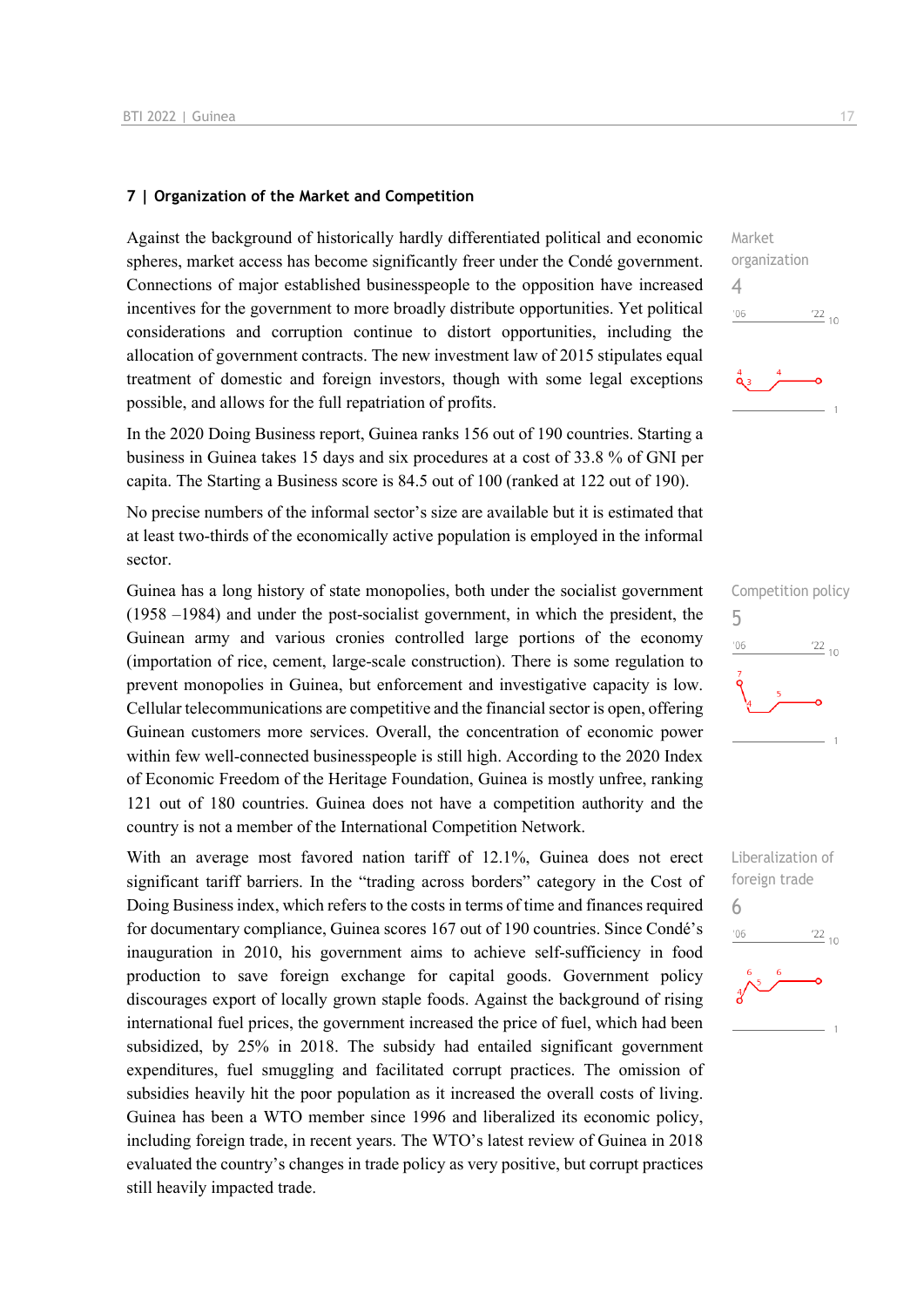The banking system was characterized by a state monopoly under socialism and gradually liberalized over the course of the 1990s and 2000s. There is little de facto supervision. The financial sector remains underdeveloped according to the Heritage Foundation's Index of Economic Freedom and continues to provide a very limited range of services. Most people have no bank accounts, but the use of mobile financial services (e.g., mobile wallets) has grown rapidly in recent years, promoting financial inclusion.

Most economic activity remains outside the formal banking sector. The banking sector is dominated by two French companies and the Togo-based Ecobank. Local SMEs are severely underserviced by the international brands. Regional banks such as Ecobank operate in Guinea, but the banking system and capital markets are still poorly differentiated. In 2019, the ratio of non-performing loans stood at 10.4% and the bank capital to assets ratio at 6.6%. According to the IMF report released in February 2020, the Guinean banking sector faces growing vulnerabilities and stress.

#### **8 | Monetary and fiscal stability**

Previous governments routinely printed money to overcome funding shortfalls and Guinea repeatedly suffered inflation rates around 20%. Monetary policy has become more orthodox under the Condé government and inflation declined significantly to a long-term low of 8.2% in 2016, increasing again to 11.6% in April 2020 before slowly going back to 10.7% in October 2020. The Banque Centrale de la République de Guinée (BCRG), the central bank, has adopted a prudent monetary policy stance, with a gradual tightening in response to rising inflationary pressures and to raise foreign exchange reserves. According to the IMF report released in February 2020, the BCRG has experienced a number of issues with its correspondent banking relations (CBR), particularly in euros since 2013.

The Guinean franc has lost value relative to the U.S. dollar over the years. The government allows the Guinean franc to float within limits with interventions to stabilize it. In April 2020, the BCRG announced support measures to mitigate the economic impact of the COVID-19 pandemic on the financial sector. The policy rate and the reserve requirement ratio were both reduced by 100 basis points to 11 and 15% respectively. Furthermore, identification requirements for e-money accounts have been eased and companies were encouraged to reduce e-money transfer fees. Overall, the IMF deplores the insufficiency of data on the financial sector. For instance, there is no data available on the real effective exchange rate index. It recommends to the BCRG to develop its capacity to implement a macroprudential policy.



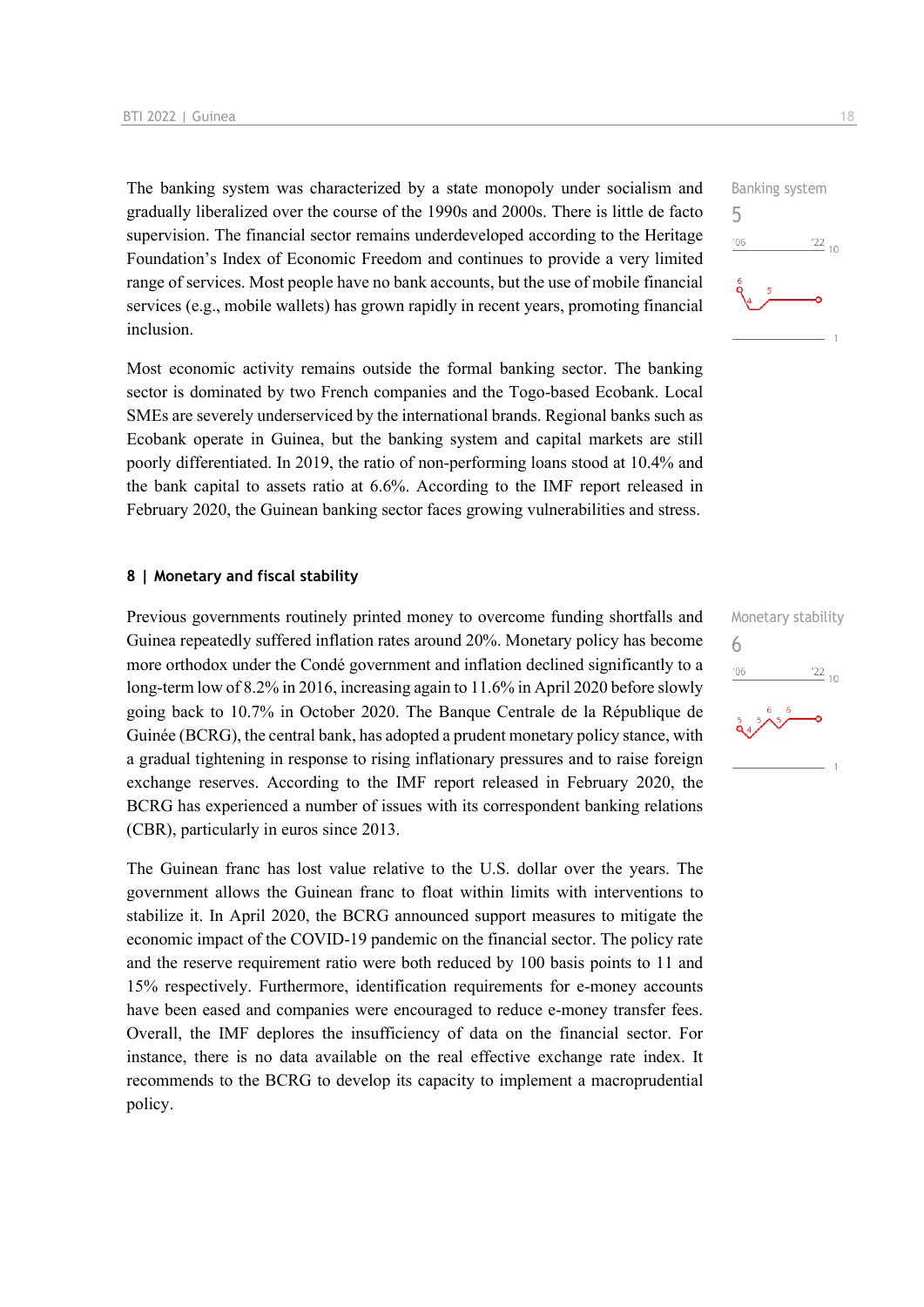In general, the Condé government has been successful in promoting macroeconomic stability, reducing the government debt-to-GDP from 64% in 2011 to 16-23% between 2012 and 2018. In 2019, however, it increased again to 34.3%. In September 2017, the government signed a 20-year agreement with China for a loan of \$20 billion in exchange for bauxite concessions in the Boffa area. It further secured an Extended Credit Facility with the IMF for \$170 million for 2017 to 2020. The Economist estimates Guineas GDP to slow down to 4% in 2020 but expects an accelerated growth again in the following years due to the increasing demand for minerals.

Guinea had in 2019 a negative current account balance of -314.6 million USD. Its total reserves amount to 1,227.3 million USD according to the World Bank.

In March 2020, the Guinean government has adopted strict measures against the spread of the COVID-19 pandemic, such as the closing of the international airport for non-essential flights, the limitation of public transport and the implementation of a nationwide night curfew. The local markets, however, remained open. In June 2020, the IMF provided a Rapid Credit of \$148 million to mitigate with the pandemic's economic impacts. It further granted Guinea an immediate debt relief of \$45.5 under the Catastrophe Containment and Relief Trust. Furthermore, the World Bank supported Guinea in strengthening its public health system with \$10.90 million.

#### **9 | Private Property**

Property rights and regulations on acquisition, use and sale are well defined, but such rules are not always enforced. The Heritage Foundation has assessed property rights not to be effectively protected. Although both foreigners and citizens have the right to own property and businesses, enforcement of these rights depended on a corrupt and inefficient legal and administrative system. In addition, land sales and business contracts generally lack transparency. The pervasive impunity and corruption of public institutions additionally hampers the effective protection of private property.

In principle, private companies are legal and can operate in the country. They are also viewed as important engines of growth, but the private participation in the economy remains low. Since 2015, the Condé government is making efforts to privatize water and electricity. In 2015, the French firm Veolia was contracted to manage the stateowned electric utility Guinean Electricity (Electricité de Guinée, EDG) – a contract that ended in October 2019. Several private projects aimed at harnessing Guinea's solar energy potential and gas-powered thermal plants are being implemented. Overall, legal safeguards for private companies exist but are limited, given the constraints on the rule of law, especially by private and ethnic favoritism, as well as a deficient judiciary. Asylum-seekers from Guinea often claim that their (small) businesses have been harassed by businesspeople close to the ruling RPG.



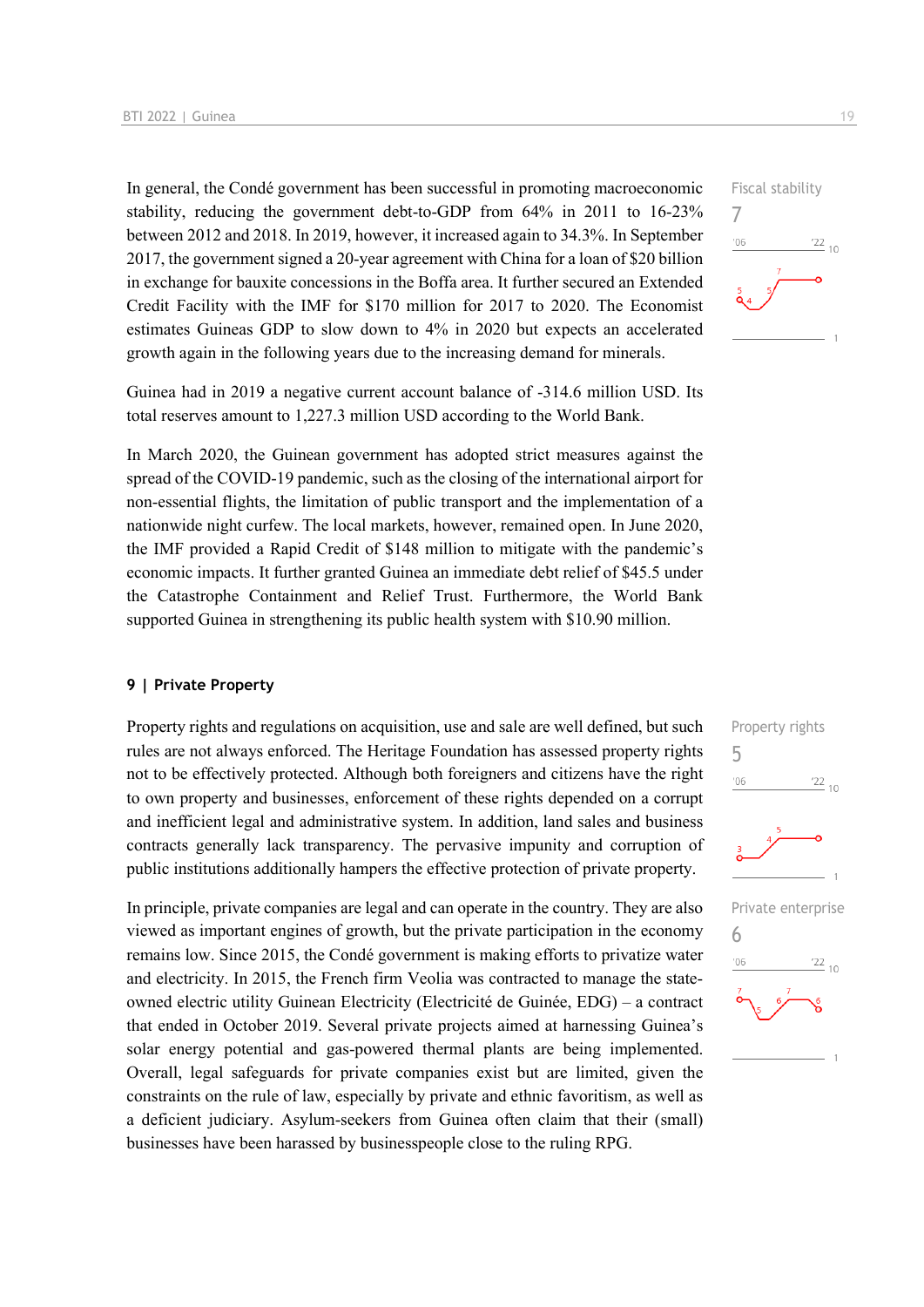Moreover, private companies coexist in Guinea with habits and expectations inherited from the socialist period: a preference for a strong state responsible for a large share of employment and welfare provision. The state, however, is weak and poorly funded and thus not able to satisfy these expectations.

As a response to the COVID-19 pandemic, the government aimed at supporting the private sector, notably small and medium enterprises. It introduced temporary exonerations on taxes, social contributions and payment of utilities to support firms in the most affected sectors. However, as a report by the World Bank indicates, most of the small and medium enterprises had not received support from either banks or the government by June 2020.

#### **10 | Welfare Regime**

Social safety nets are rudimentary and cover only a limited number of risks for few beneficiaries, namely civil servants. The National Fund for Social Security (Caisse Nationale de Sécurité Sociale, CNSS) is the government body responsible for providing social welfare but is inadequately funded. The majority of the population is at risk of poverty. People must rely on extended family networks, private saving groups and private charity for social security. Yet life expectancy has continuously increased over the past 10 years and was at 61.2 years in 2018. The government has taken measures to support the agricultural sector due to the COVID-19 pandemic, especially since the pandemic led to an increase in food prices. Several actors, such as the World Food Programme, in collaboration with the government, distributed food to the most vulnerable people affected by the COVID-19 pandemic.

There remains significant gender inequality in Guinea, though socialist era policies promoted women. Women who hold an important position in the government, in politics or the economy are confronted with major obstacles. The literacy rates were 38% for males and 23% for females, according to the 2016 issue of World Bank Development Indicators. While female students attend primary school at 80% the frequency of males, this ratio falls to 40% in tertiary education. Still, it is important to contextualize this by noting that fewer than 11.6% of Guineans attend tertiary educational institutions. Alongside these educational disparities, it remains the case that women have consistently made up 54% of the workforce. The complaints of ethnic, regional and political favoritism practiced in both the public and private sectors increased in the period under review.



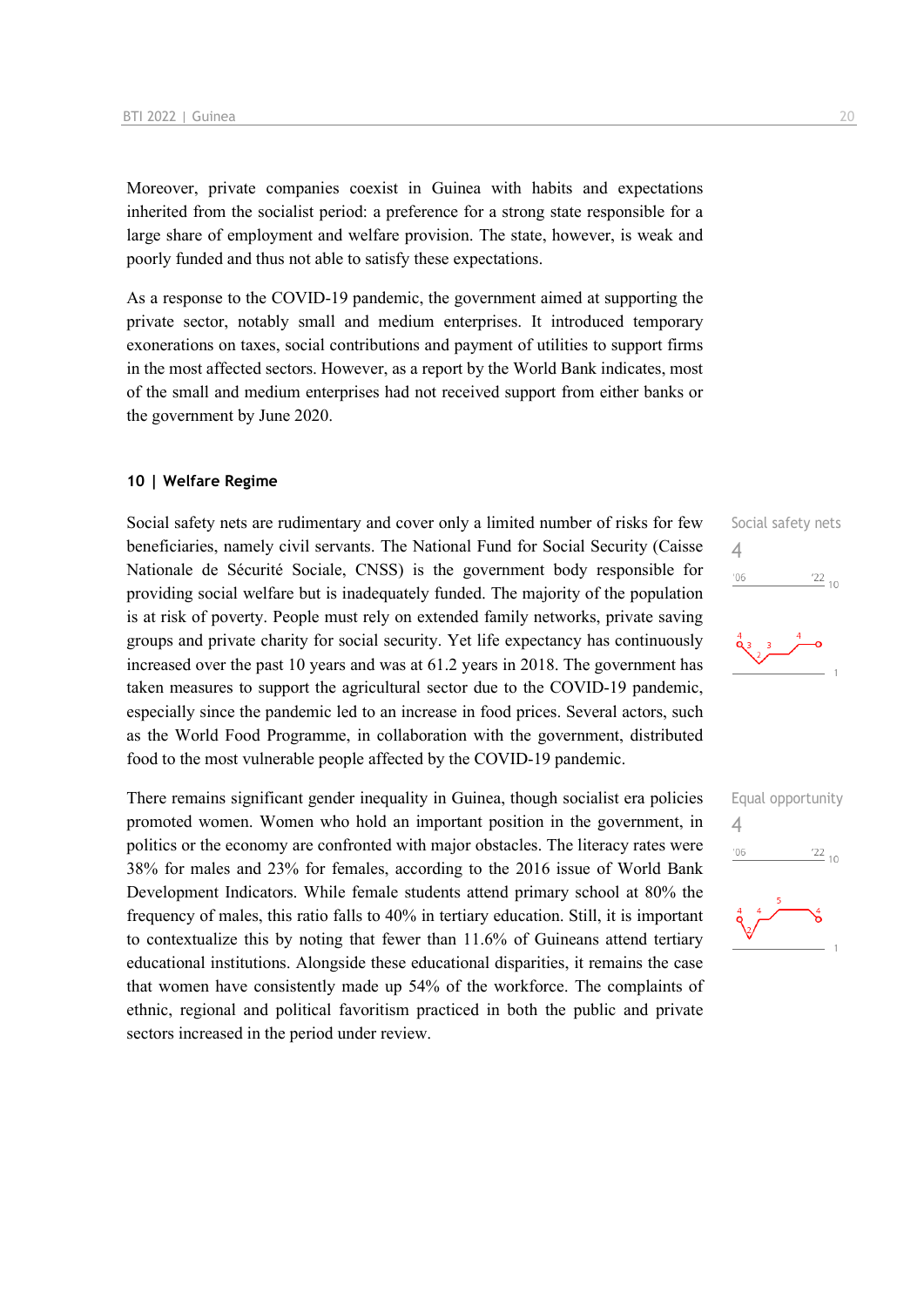#### **11 | Economic Performance**

Guinea has historically been one of the world's poorest countries. The temporary return of relative stability, increasing predictability of the government and macroeconomic stabilization measures have entailed relatively high growth rates under the Condé government between 2014 and 2018. Public debt decreased from 68.9% of GDP in 2010 to 34.5% in 2019. These achievements have recently been called into question due to political unrest. In addition, there will be severe long-term economic consequences of the COVID-19 pandemic. The country's growth is expected to slow despite continued expansion of the mining sector. The international bauxite demand could also slow, which would likely lead to significant job loss and decline in government revenues.

Guinea is home to a third of the world's reserves of bauxite, which accounts for over half of Guinea's exports, increasingly satisfying Chinese demand. As reported by the U.S. State Department in 2020, most of the country's bauxite is exported by the Compagnie des Bauxites de Guinée (CBG, a joint venture between the government of Guinea, U.S.-based Alcoa, the Anglo-Australian firm Rio Tinto, and Dadco Investments of the Channel Islands) and the Société Minière de Boké (SMB, a Franco-Sino-Singaporean conglomerate). New investment by both companies is expected to significantly increase Guinea's bauxite output over the coming years. In June 2020, the Guinean government validated the agreement for the exploitation of the Simandou mountains by the Chinese-Singapore-Guinean SMB-Winning consortium with an estimated investment of \$14 billion. Overall, the Guinean mining sector has a long history of large-scale corruption, for example the scandals around the rights to extract iron ore in the above-mentioned Simandou mountains. With new initiatives in gold, diamonds, fisheries, agriculture and solar energy, the natural resource sector is being diversified. However, agriculture in particular has suffered from decades of neglect and mismanagement and lack of transportation infrastructure. Guinea had in 2019 a negative account balance, at -\$314.6 million.

In Guinea, the gross capital formation was at 30.6% in 2019. GDP per capita rose significantly from \$1,744 in 2011 to \$2,670 in 2019, but as mentioned, revenues are largely derived from mining and mostly accrue to resource companies and the state. Per capita growth of the GDP stood at 2.6% in 2019 and 3.2% in 2018 after being much higher the two years before (above 7%). For most Guineans, income remains very low. Consumer price inflation was 9.5% in 2019, a relatively high figure compared to Francophone countries in the CFA zone (unlike Guinea). ILO estimated the unemployment rate at 4.3% in 2019 and 2020 but this is not a reliable number due to the large size of the informal sector. Since Guinea's economic liberalization under Lansana Conté, growth never substantially trickled down and only a wealthy and corrupt elite could profit from the country's revenues.

Output strength

 $\frac{22}{10}$ 

6

 $-06$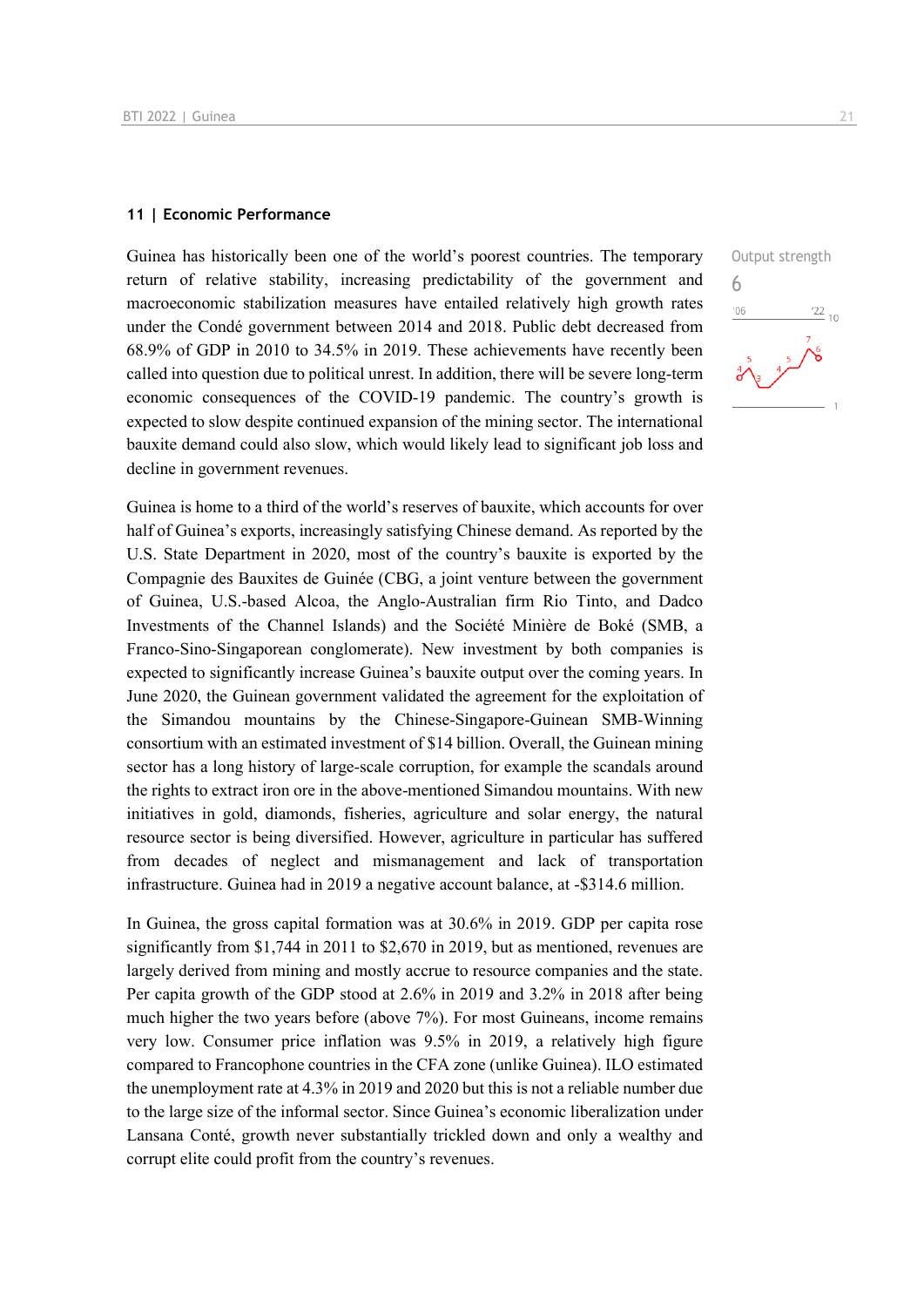#### **12 | Sustainability**

There is little awareness of ecological issues and the government does not integrate environmental goals into its tax and other policies. Guinea does conduct environmental impact studies for development and business projects, including dams and mining sites. Often, however, the promised measures are not put into practice. The opening of the Kaleta Hydropower Dam in 2015, the foreseen operation of the 450 megawatt Souapiti Hydropower Station in 2021, a dam constructed with Chinese investment, and other hydropower projects planned by the Condé government are likely to increase renewable electricity production. However, at least the Souapiti dam comes with human costs as, according to Human Rights Watch, 16,000 people have been displaced. Civil society organizations like FIAN Germany, which advocates for food and nutrition rights, attribute environmental damages and human rights violations to the bauxite mining. Similar concerns are raised in relation to artisanal and medium-sized industrial gold mining in the Upper Guinea Region. As the mining sector further expanded, the environmental burden of extractive activities, which consume large quantities of water, release significant toxins, destroy agricultural soils and lead to deforestation, has increasingly become a factor in clashes between citizens, companies and the state. The Ministry of the Environment has never seen robust budgets or politically powerful ministers at its helm. While the ministry has noted the environmental degradation caused by several mining operations, it has done little to force any changes in mining practices.

With a literacy rate of just over 30% and tertiary enrollment of 11% and universities that have been handicapped by years of neglect, the country is poorly positioned to support research and development. There is no estimate for expenditures in the education sector. Primary school enrollment stands at about 94%, which is significantly below developing country average. The quality of education is often very low, classes are too big, schools are poorly equipped with material, and corruption in the educational sector is widespread. In general, much emphasis is put on learning by heart; critical thinking is not supported. Furthermore, teachers are not sufficiently qualified; they also are underpaid and regularly receive their wages late. This leads to regular and at times long-lasting strikes by teaching personnel organized by the strong teacher's union. When families face difficulties paying for the schoolbooks and uniforms, they take their children – especially girls – out of school, leading to high drop-out rates. There are current attempts to strengthen English in the curriculum and to digitalize the education sector. The U.N. Education Index is still very low but was slowly rising, from 0.280 in 2009 to 0.354 in 2019. The little data available shows government expenditure on education remained at 2.3% of GDP in 2018.

Environmental policy 3  $06'$  $\frac{22}{10}$ 



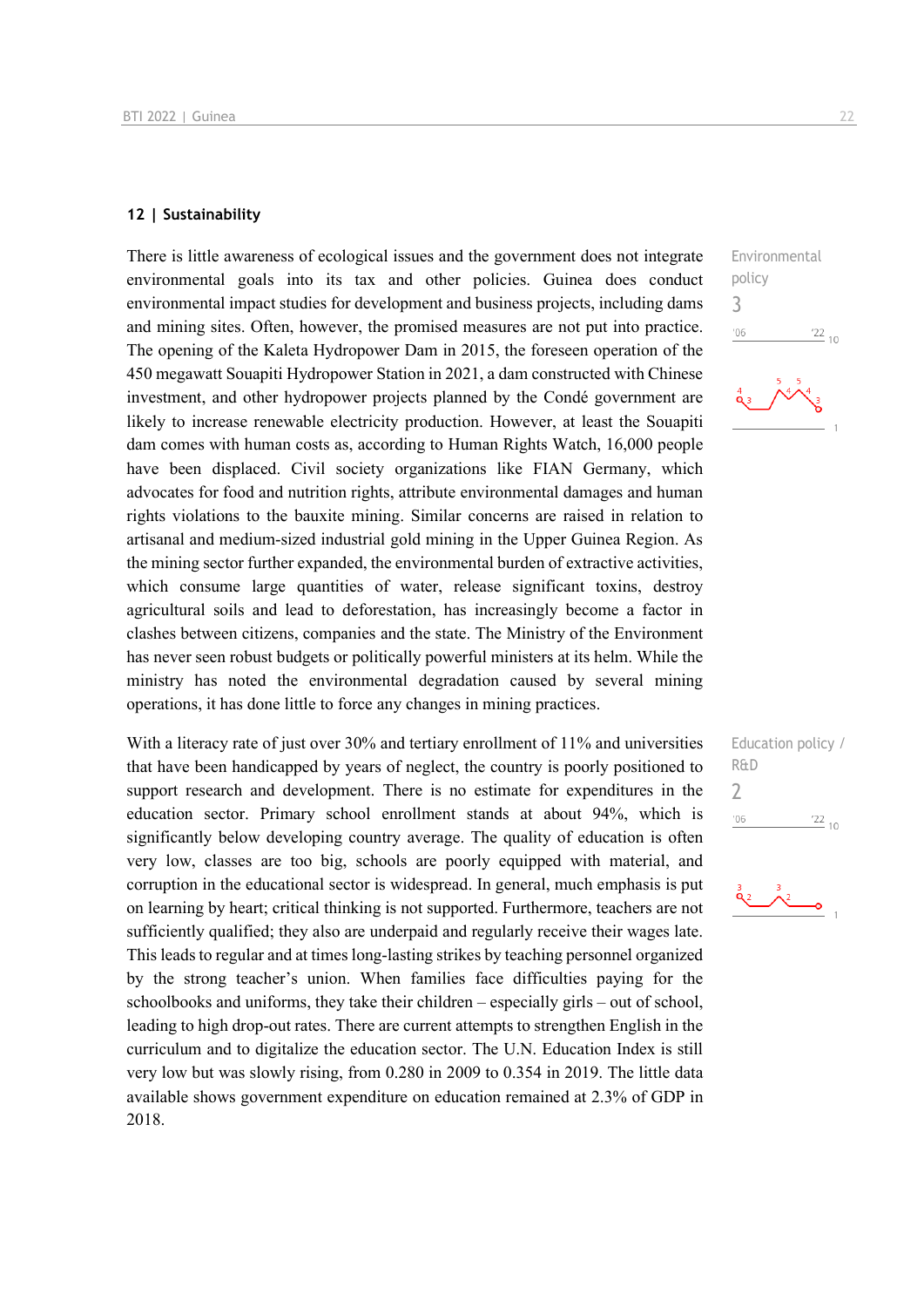## Governance

## I. Level of Difficulty

Guinea faces many challenges to pushing forward reforms. Deep poverty, poor education, an unskilled labor force, the reliance on natural resources, endemic corruption, ethno-political polarization and weak infrastructure amplify one another. The country also suffers from decades of poor economic policies and human rights violations, especially during the socialist era and subsequent military regimes. The Condé government has made some progress in setting the foundation for economic predictability and growth, but most of Guinea's structural challenges will take decades to overcome. Officially, Guinea did not record many COVID-19 cases. The country, however, is expected to suffer from the long-term effects of the pandemic due to its impacts on the global economy.

Civil society in Guinea has been valiant and there are many civic associations, but they are challenged by the same massive structural constraints that face all members of Guinean society. In addition to economic and infrastructural constraints, a history of authoritarianism has eroded trust among Guineans and the ongoing practice of arbitrary violence by security forces has instilled fear. Despite this, Guineans have regularly fought for justice and often been able to recognize (and demand) the collective good, even when it competed with the short-term interests of a subset of society. This has become most obvious during the general strikes of 2006 and 2007. The sense that "we are Guineans first and members of a religion or an ethnicity only second," developed during the Sékou Touré period (1958-1984), is currently at stake as ethno-political cleavages continue to be high. In the period under review, the FNDC was able to organize many protests. Many Guineans, however, do not or only partly consider the FNDC to be a civil society organization, as opposition parties are part of it.

Ethno-political polarization between the two strongest groups organized in the UFDG and the RPG, respectively, is high and has increased during the period under review. Between 2009 and 2010, that is, during the transition to a democratic regime, the political situation was volatile and stakes were perceived as high. While an atmosphere of normalcy briefly returned in the mid-2010s, clashes between party supporters or between supporters and security forces increased during the period under review. In the lead-up to the double vote in March 2020 (constitutional referendum and legislative elections) and the presidential elections in October 2020, the intensity of the clashes increased further, not only in the capital and but also in

 $106$  $\frac{22}{10}$ Civil society traditions 6  $\frac{22}{10}$  $106$ 

**Structural** constraints

8

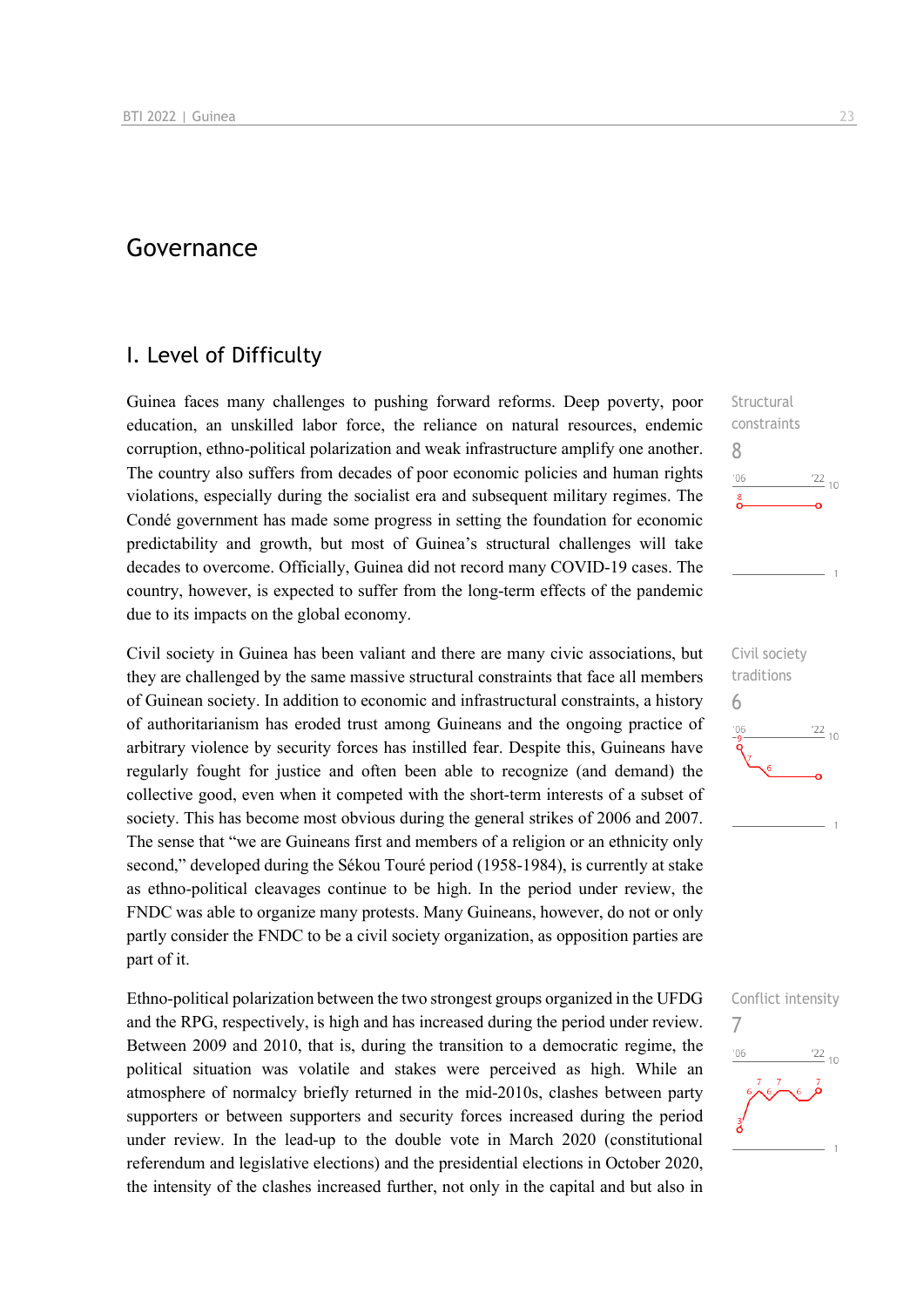other major cities. As mentioned, the polls in spring 2020 ignited long-standing intercommunal and ethnic tensions in the Forest Region. Overall, the conflict intensity rose and the general instability in Guinea increased.

## II. Governance Performance

#### **14 | Steering Capability**

Initially, the government has set clear priorities under Alpha Condé, among them the establishment of civilian control over the military, the strengthening of government capacity, the reestablishment of macroeconomic stability and the creating of an environment conducive to foreign investment (especially in the mining and the hydroelectric sectors). However, President Condé was repeatedly accused of relying more on his patronage networks than on expertise.

In the last period of his second term, Alpha Condé prioritized the adaptation of the new constitution, which reset his term counter to zero and thus allowed him to be reelected as president. Consequently, all other economic and political goals of his government were subordinated to this priority. Guinea has a long history of crises, of which the COVID-19 pandemic is just one. It thus did not have a major impact on the government's priorities.

The government has been determined and partly able to implement its own policies. It has articulated priorities and plans for achieving them, something not much seen in Guinea since the end of the socialist period in 1984. Much-needed reforms of the military, reintroduction of an economic policy framework after several years of chaotic pillage, and construction of hydroelectric dams to provide electricity to Guinea and the wider region have all moved forward. Designated a heavily indebted poor country in 2012, Guinea then saw some of its debt cancelled, which strengthened its economic future. However, the hope many Guineans had after the presidential election in 2010 has vanished, giving way to disappointment and consternation as the planned reforms are only partly implemented and not alleviating the poverty of the population. In particular in Condé's second term the provision of health care, education and electricity to citizens have seen little or no progress due to the president's focus on lifting the constitutional two-term limit. Even in the Upper Guinea Region, President Condé's stronghold, people protested because basic services such as energy are not provided. While initially the COVID-19 pandemic slowed economic activities, everyday life quickly returned as people continued their daily survival struggles. The government used the pandemic as a pretext to disregard fundamental rights, such as the assembly right.

#### Question Score

# Prioritization 5  $\frac{22}{10}$  $^{\prime}06$

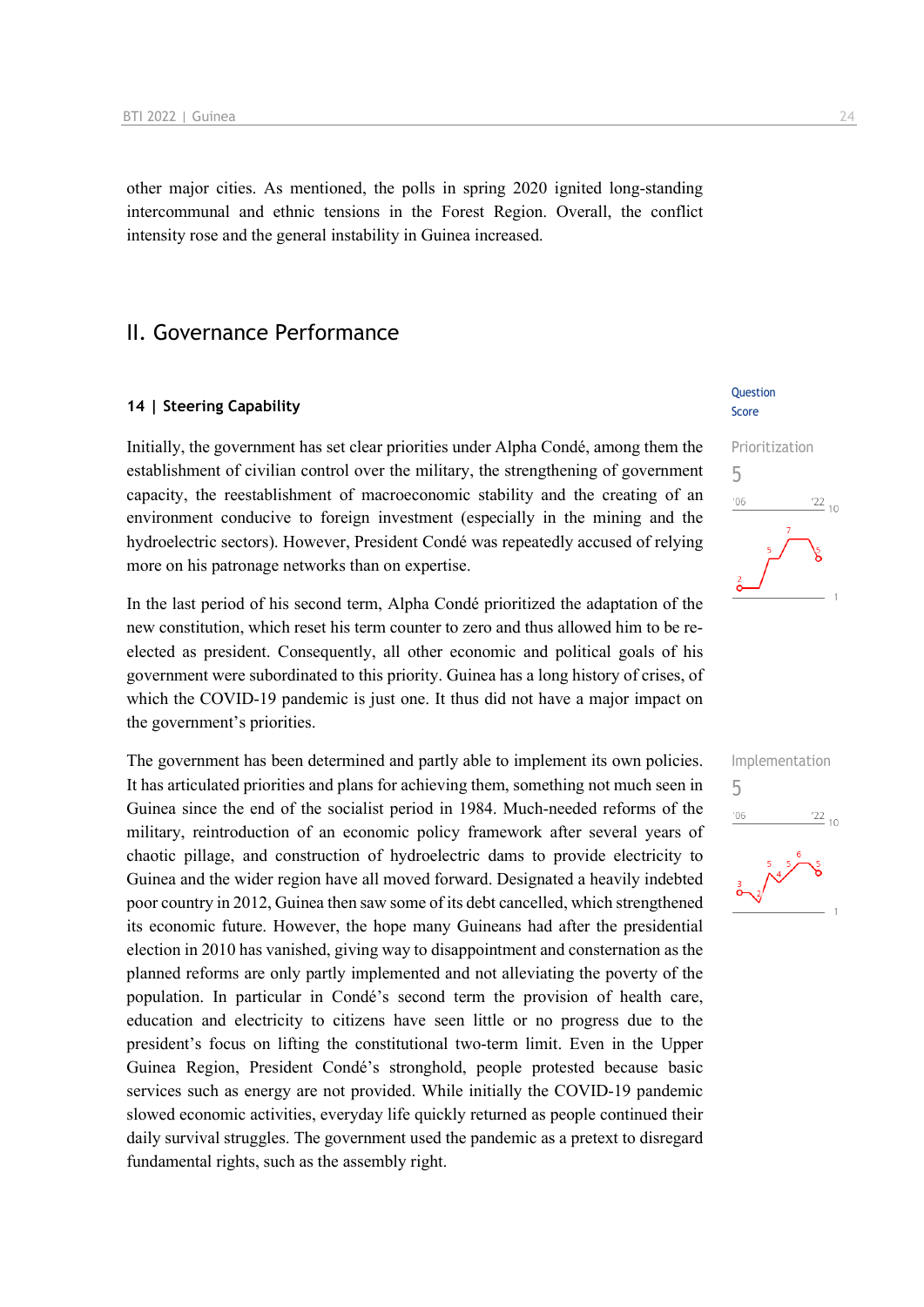The Guinean government under President Condé has shown some flexibility and ability to innovate. A major learning effect could be seen in the process of developing the mining code. However, there are no institutional innovations but rather a setback with the implementation of the new constitution and most changes are due to the personal orientation of the leadership. On the economic side, the government has partly evolved from a major focus on the mining sector to tackle other economic sectors. In the political realm, President Condé was not conciliatory. The adaptation of the new constitution and Condé's election to a third term signify major setbacks in the democratization process.

#### **15 | Resource Efficiency**

The government's record on efficient use of resources is mixed. Cronyism in the public sector, unqualified staff and pervasive corruption mean that significant resources are not productively used. Still, Condé repeatedly included people in his government who have already served under the former president Lansana Conté, such as the current prime minister, Ibrahima Kassory Fofana. Overall, government policy is sounder than in previous governments. Levels of debt and the fiscal deficit remain within manageable limits. Given the structural constraints on government efficiency, there were hardly any alternatives to a concentration on major priorities, even if this meant considerable waste in other sectors. The state is still highly centralized, despite the elections of local councils in 2018, while the central state is overburdened with handling many local issues. Beyond the capital, "traditional" elders have much power, sometimes collaborating with and sometimes undermining local administrations.

Government policy is largely coherent. This is facilitated by a focus on a limited number of objectives. It has mostly privileged macroeconomic stability over welfare concerns (e.g., when scrapping fuel subsidies in 2018), despite significant political backlash. The fuel price rise was strategically postponed until after the local elections were held to reconcile conflicting interests in votes and fiscal capacities. During political campaigns, the president and members of the government distribute money and basic commodities, such as rice. President Condé has weakened the power of the legislature and the military, while maintaining the support of its security forces.

Since his inauguration, President Condé has made the fight against corruption an official priority. Domestically, President Condé established a National Audit Commission in June 2011, in addition to the already existing (but moribund) National Anti-Corruption Commission, National Anti-Corruption Agency and Auditing Committee for Oversight of Strategic Sectors of the Economy. The Agence Nationale de la Promotion de la Bonne Gouvernance et de Lutte contre la Corruption (ANLC), created in 2004, is the only state agency focused solely on fighting corruption. It is an autonomous agency but reports directly to the president. The ANLC investigates anonymous tips concerning possible corruption cases received by the Bureau of Complaint Reception.







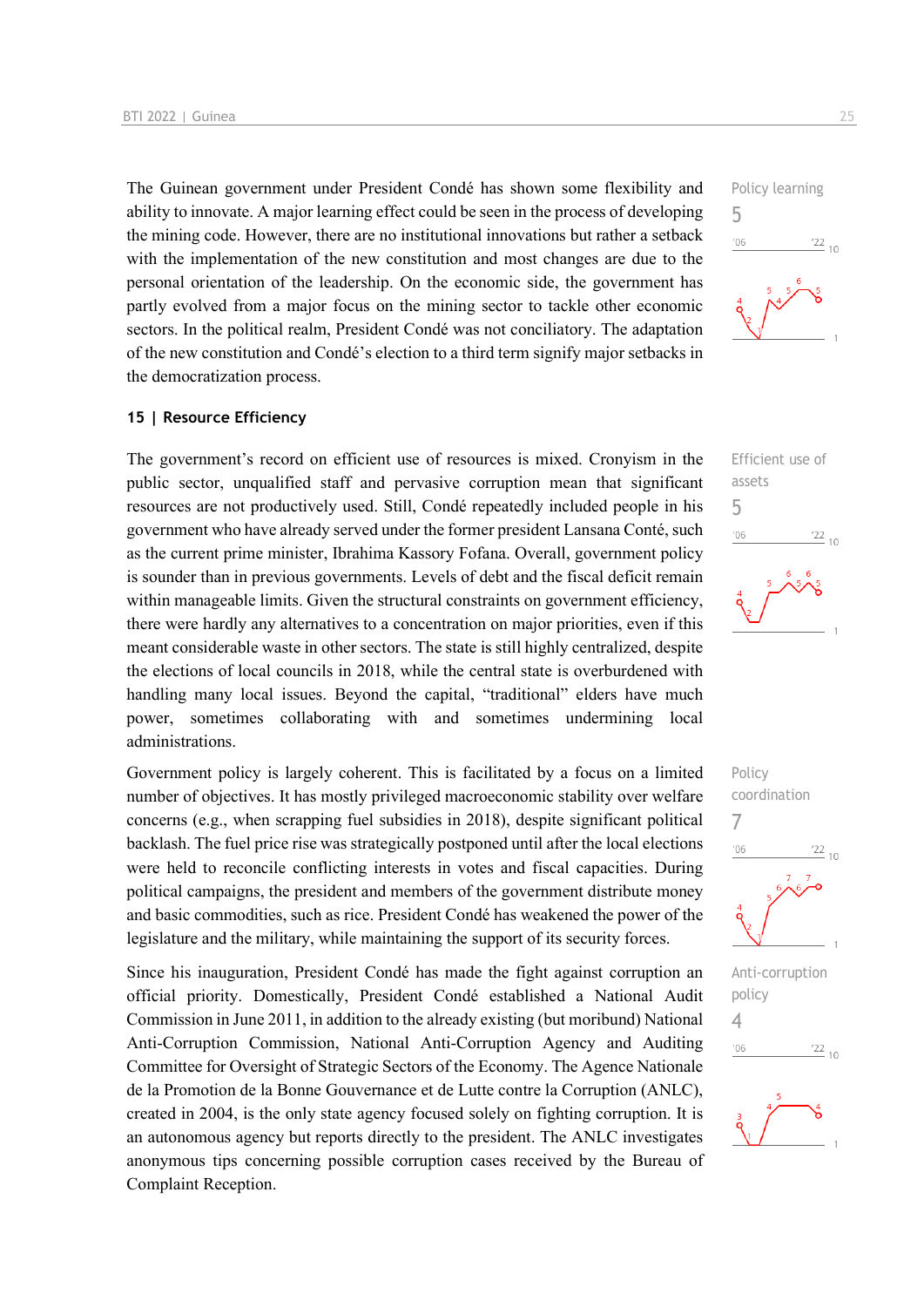In 2014, Condé nominated Cheick Sako as minister of justice; he initiated several reforms to fight against impunity. In 2017, a law on the fight against corruption was adopted, explicitly focusing also on economic crimes. Furthermore, judges' salaries have been increased by 400% in order to discourage corrupt practices. In 2018, Sékou Camara, general director of the Office Guinéen des Chargeurs (OGC), Paul Moussa Diawara, director of the Office Guinéen de Publicité (OLP) and Lansana Cherif Haidara, director of the Loterie Nationale de Guinée (LONAGUI) were suspended for suspected wrongdoing. In May 2019, Minister of Justice Cheick Sako resigned because he opposed the revision of the constitution. While the cases mentioned above can be seen as progress, the government's fight against corruption and impunity is selective in that it attacks only the weaker parts of the system.

In November 2019, President Condé and Ibrahim Magu, acting chairman of the Economic and Financial Crimes Commission of Nigeria, reached an agreement through which the commission will assist Guinea to establish an anti-corruption agency according to the U.S. State Department's investment climate report. However, it remains unclear if that means reforming the existing anti-corruption agency or establishing a new anti-corruption agency. Overall, it seems that the embezzlement of public funds has even intensified as many senior officials were betting on the end of Alpha Condé's regime in the run-up to the presidential election in October 2020.

According to a June 2020 report by Afrobarometer, the majority of the Guinean population (63%) thinks that the level of corruption is on the rise and the government's efforts to combat it are unsatisfactory. Judges and magistrates, tax officers and police officers are respectively perceived as the most corrupt public servants while the religious and "traditional" leaders have more credibility than the public service staff. Corruption is further aggravated by a growing fear of reprisals if citizens report corrupt practices. Indeed, a large proportion of citizens have resorted to corruption to obtain services and benefits in the public sector. Overall, the culture of impunity and corruption prevails in Guinea.

#### **16 | Consensus-Building**

Major political actors including political leaders, political parties, civil society and intellectuals agree in principle on the value of democracy and a market economy. Under this rhetorical agreement, however, lie some reservations. Some see multiparty democracy as having been forced on the country by outside forces or feel the political culture of Guinea with its significant authoritarian elements means democracy will, at best, be limited. Furthermore, the opposition's boycott of the legislative elections in March 2020 and the election of Alpha Condé to a third term in October 2020 have seriously weakened the support and trust of a part of the population in the democratic process.

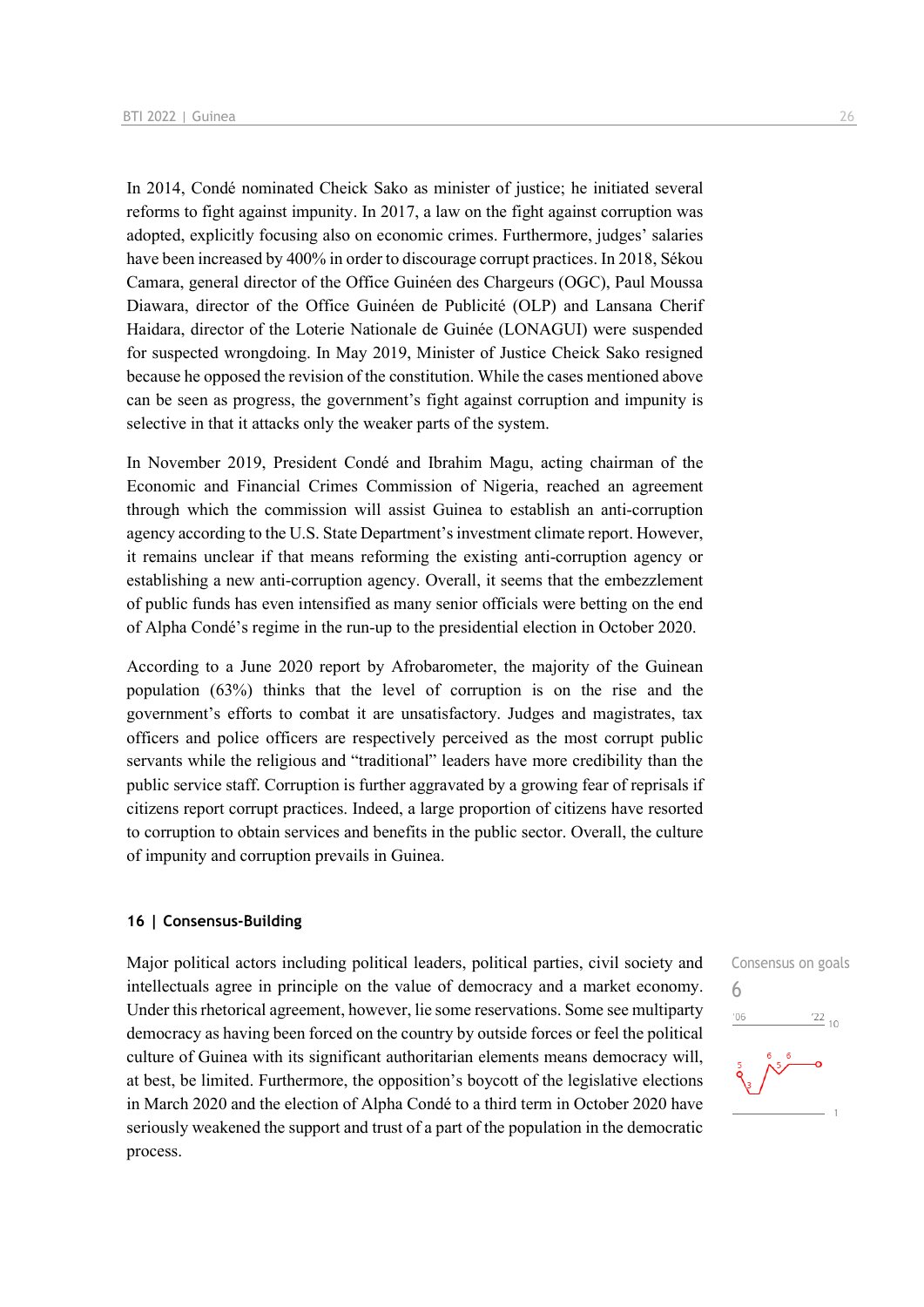Most major political actors subscribe to market economics as an ideal. While Guinea's socialist past is partly perceived as a development failure, the country's experience with the market economy has disappointed expectations for improved living standards. While the market economy is in principle accepted, many Guineans see a responsibility of the state to intervene, especially if it comes to subsidizing basic commodities such as rice and fuel, in the interest of the people.

While the army has long been seen as the most powerful anti-democratic actor and still is a difficult institution, it is currently less ambitious politically than in the past. In the period under review, the actors who undermined the democratization process came from the core of power: the incumbent President Alpha Condé and his political party (RPG), the current government and the majority of the population that, at least according to official numbers, supported the president's constitutional reform, which reset the term counter to zero and allowed Condé to run for a third mandate.

The image of a geographically and ethnically quartered country goes back to colonial roots. Since Guinea's independence, ethnicity has been politicized and every community can find evidence of discrimination (though to a lesser degree during the Touré-era between 1958 and 1984). Since the presidential elections in 2010, the main political divide runs between two major ethnic groups, the Malinké and the Peulh, which are politically organized to the RPG and the UFDG, respectively. The RPG, in particular, has a support base that extends beyond its ethnic core, and the UFDG has, to some extent, been able to capitalize on the frustration of non-Peulh constituents. Generally, politics is patrimonial and determined by economic interests not by political programs, resulting in changing alliances.

President Condé engaged with the UFDG and other opposition parties in a confrontational and intransigent manner. The primary issues at stake have been presidential, legislative and local elections as well as the constitutional referendum. During the review period, the positions of the two sides hardened, leading to numerous and very violent clashes. The security forces used excessive violence to crack down on the protesters, causing many injuries and deaths. In November 2020, the Condé government arrested more than 300 people, among them 11 children.

President Alpha Condé has developed a reputation for maintaining distance from civil society actors, although several former civil society actors have been incorporated into the government. In the period under review, the positions hardened between the government and civil society movements that opposed the revision of the constitution and a third term by the president. Civil society organizations criticized the country's weak infrastructure, the non-delivery of basic services and human rights abuses by the security forces.

While the government has not invited civil society actors to help them set a governance agenda, civil society has forced its priorities onto the Guinean scene in collaboration with international actors. Guinean human rights activists thus work



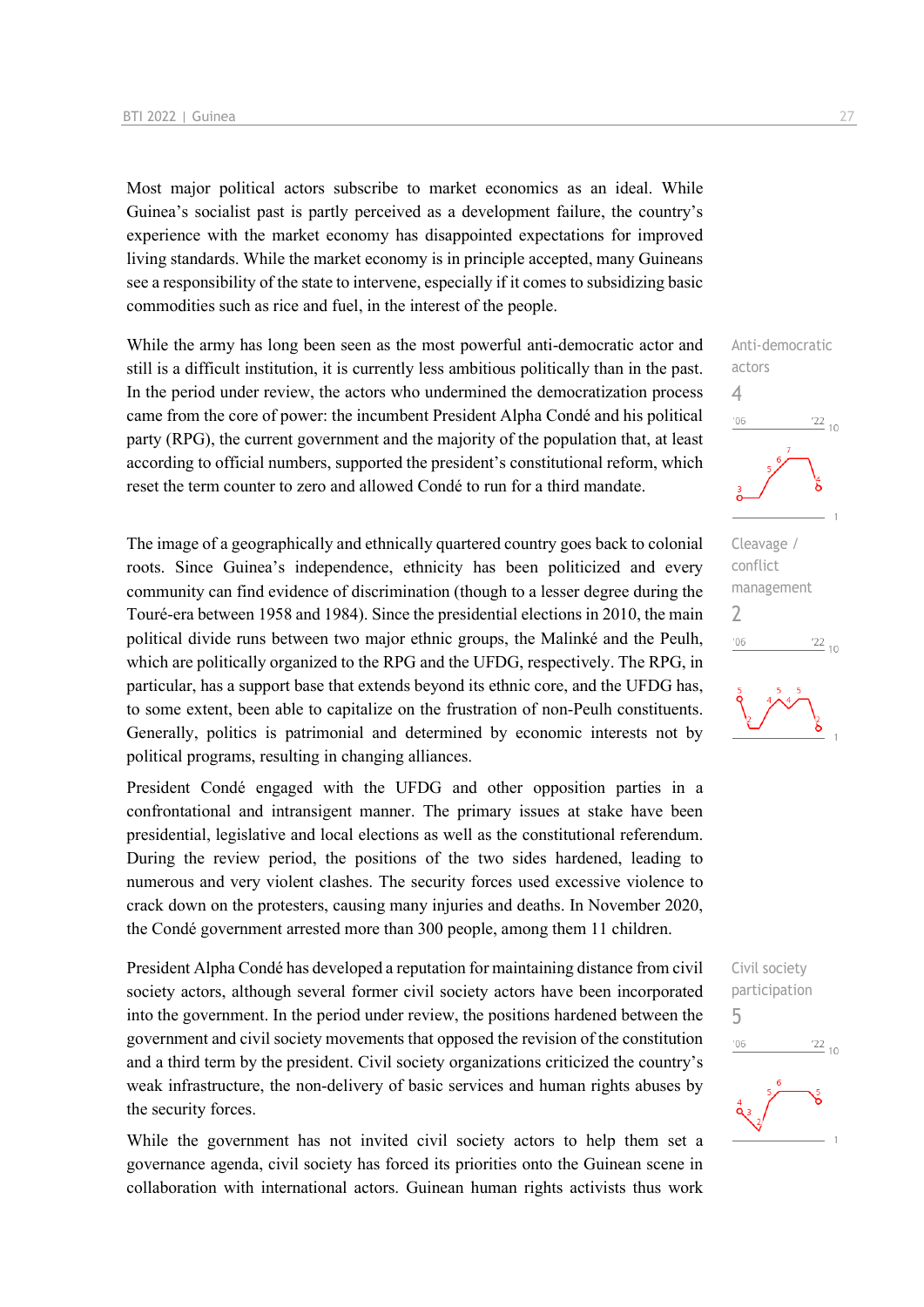closely with Human Rights Watch, International Crisis Group and Amnesty International. Democracy activists cultivate their relationships with the International Foundation for Electoral Systems and the OSCE. Transparency activists work closely with Transparency International, the Extractive Industries Transparency Initiative and Global Witness. These national–international coalitions make their cases to the embassies of the United States, France and the EU mission, lobbying them to use their diplomatic and financial leverage to put these agendas at the center of their discussions with the Guinean government. The Condé administration is thus partly constrained to collaborate with civil society via these international intermediaries.

The previous governments of Touré, Conté and the military junta all committed serious human rights violations against their citizens. The most recent substantial event was the September 28, 2009 stadium massacre that followed the coup d'état of December 2008. When 50,000 demonstrators protesting against the new junta gathered in the national stadium, the security forces opened fire, killing at least 157, raping more than 100 women and injuring over 1,200. More than 11 years on, the domestic investigation into the September 2009 massacre continues. Since legal proceedings began in 2010, the panel of judges appointed to investigate the massacre has assumed work, having interviewed more than 400 victims and charged 14 suspects, including several high-level members of the security forces. In 2015 former coup leader Moussa Dadis Camara and his then-vice president, Mamadouba Toto Camara, were charged. Yet some suspects, including colonel Moussa Tiégboro Camara, continue to occupy senior positions in the Condé government. In April 2018, Guinea's Minister of Justice Cheick Sako appointed a steering committee to organize the trial, however, the steering committee only met sporadically. The trial was initially scheduled for June 2020 but did not start. The process against Lieutenant Aboubacar Sidiki Diakité, known as Toumba, who was extradited from Senegal in March 2017, has also not started. Toumba Diakité is accused of ordering the stadium massacre in 2009. Human rights organizations fear that the Guinean authorities lack the will to organize these trials as they are themselves involved in numerous human rights violations.

There is a deep, historically rooted feeling of political marginalization among Peulh that has increased during the last 10 years. Alpha Condé put a symbolical emphasis on reconciliation at the beginning of his presidency, but he was never interested in collaborating with his political opponents and followed a divide and rule policy. In the period under review, the security forces committed serious human rights violations that are not being investigated. In addition, another major cleavage in Guinea requires reconciliation, that between ethnic Maninka and members of the small ethnic groups in the southeastern Forested Guinea (especially the Kpelle/Guerzé associated with military ruler Dadis Camara). The cleavage has not received sufficient government attention, with postures on both sides potentially explosive as seen in March 2020, especially in and around the city of Nzérékoré.

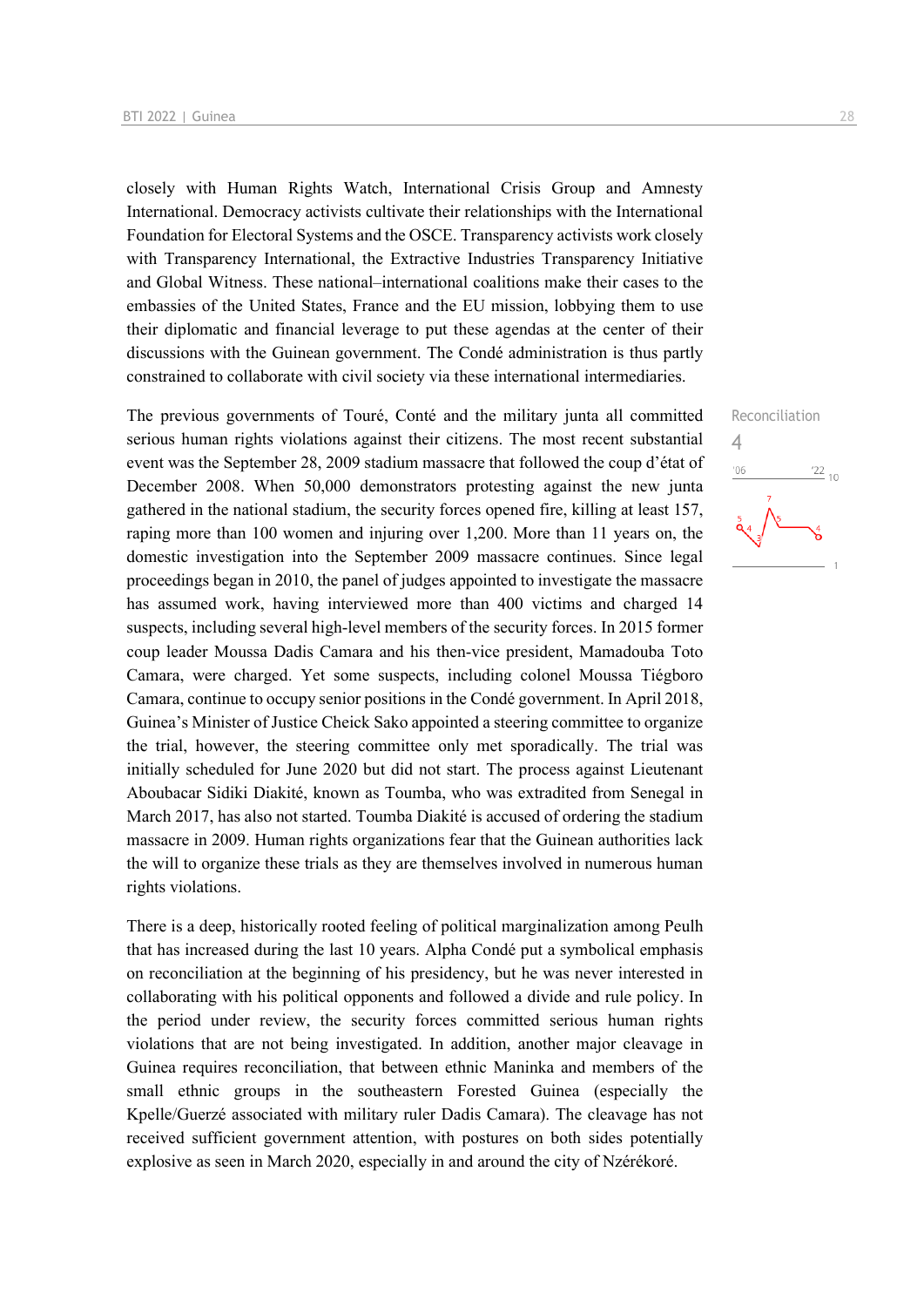#### **17 | International Cooperation**

The major policy priorities of the Condé government (i.e., macroeconomic stability, civilian control of the military and increasing attractiveness for foreign direct investment), align well with international development objectives. The Guinean government has established relatively cooperative relations with donors. There is a certain trend of diversifying cooperation: President Condé enjoys excellent relationships with Russia, Turkey and China. The relations with China are deep, underlined by the signing of a bilateral cooperation agreement between the two countries in 2018. The Souapiti dam, for example, is part of the Chinese Belt and Road Initiative.

The United States and France reestablished strong diplomatic relations with Guinea after Condé's election in 2010. The U.S. and France supported Guinea's fight against the Ebola pandemic and helped strengthening the health system. Both countries also supported Guinea's Security Sector Reform and Law and Justice Sector Reform and generally promoted democracy. The EU and Guinea resumed development cooperation in 2013. A cooperation agreement was signed in 2014 that will continue to enable Guinea to tap into the European Development Fund. The government has also maintained good working relations with the U.N., the IMF, the World Bank, and the WTO. It has generally used development assistance, as well as diplomatic support, successfully in the areas of infrastructure construction (especially hydroelectric power), restructuring the military, developing the institutional framework of the mining sector and establishing macroeconomic stability. The Condé government has made some progress in the aforementioned priority areas but this is less due to a sophisticated plan than to the will of the leadership.

While the West Africa regional bloc (ECOWAS) congratulated Condé on his victory in the presidential elections in 2020, the United States, France, the EU and the AU all condemned the post-electoral violence and urged the authorities to conduct credible investigations and ensure justice and accountability.

The Condé government has been more credible than the preceding Camara and Conté governments. In particular, Camara was extremely erratic, which makes the present government compare favorably. The credibility of the present government is, however, uneven. Efforts to strengthen state capacity, stabilize the economy and attract international investors are widely considered sincere, and collaboration with international partners in these areas is well established. The government's commitment to fight poverty and climate change, and to enhance democratization and reconciliation, however, is severely in doubt.

Guinea has been a member of the International Criminal Court (ICC) since 2003 but only enacted implementing legislation on cooperation with the ICC in 2016. The ICC oversees the country's investigations into the stadium massacre of 2009. In October



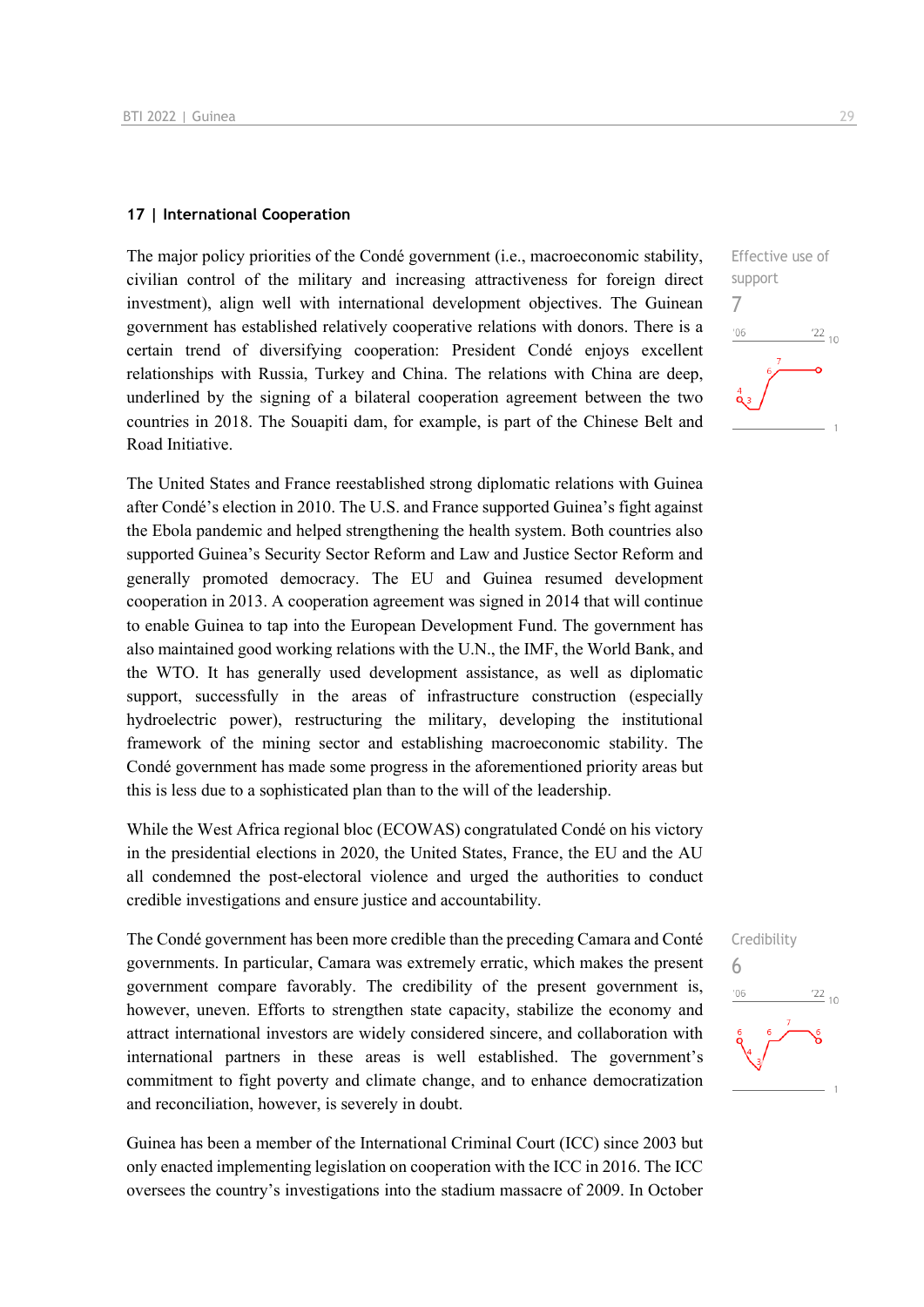2019, an ICC mission visited Guinea to take stock of progress made by the national authorities in organizing the trial concerning the massacre. Even though Guinea is fully cooperative with the ICC, the trial did not start in June 2020 as promised by Guinea's minister of justice. In its latest report from October 2020, the ICC regretted Guinea's unwillingness to investigate past and present human rights abuses and urged the country to prevent renewed cycles of violence.

Guinea is a member of the Economic Community of West African States (ECOWAS), which played an important role as mediator in the difficult period between 2008 and 2010. In the recent presidential elections of 2020, the ECOWAS sent an observation mission to Guinea. Despite mentioning minor points of improvement, the ECOWAS mission considered the presidential elections as a crucial step in the consolidation of peace and the promotion of democracy in the country.

Guinea is also a member in the Mano River Union, which is of limited relevance in regional affairs, however. Regional cooperation in the sense of regional integration is not a top priority of the government, but the Condé administration strives for cordial relations within West Africa.

In the context of international peacekeeping, the Guinean Army has sent a battalion of more than 800 peacekeepers to the MINUSMA peacekeeping mission in Mali, where Guinean troops have sustained significant casualties. Generally, relations among West African states have been cordial in recent years. Guinea has implemented the ECOWAS Common External Tariff and joined the West African Monetary Zone (WAMZ), a suborganization of six countries aiming at establishing a common currency, the Eco. It should be noted that Guinea is not member of the CFA monetary union – to which all other former French colonies belong.